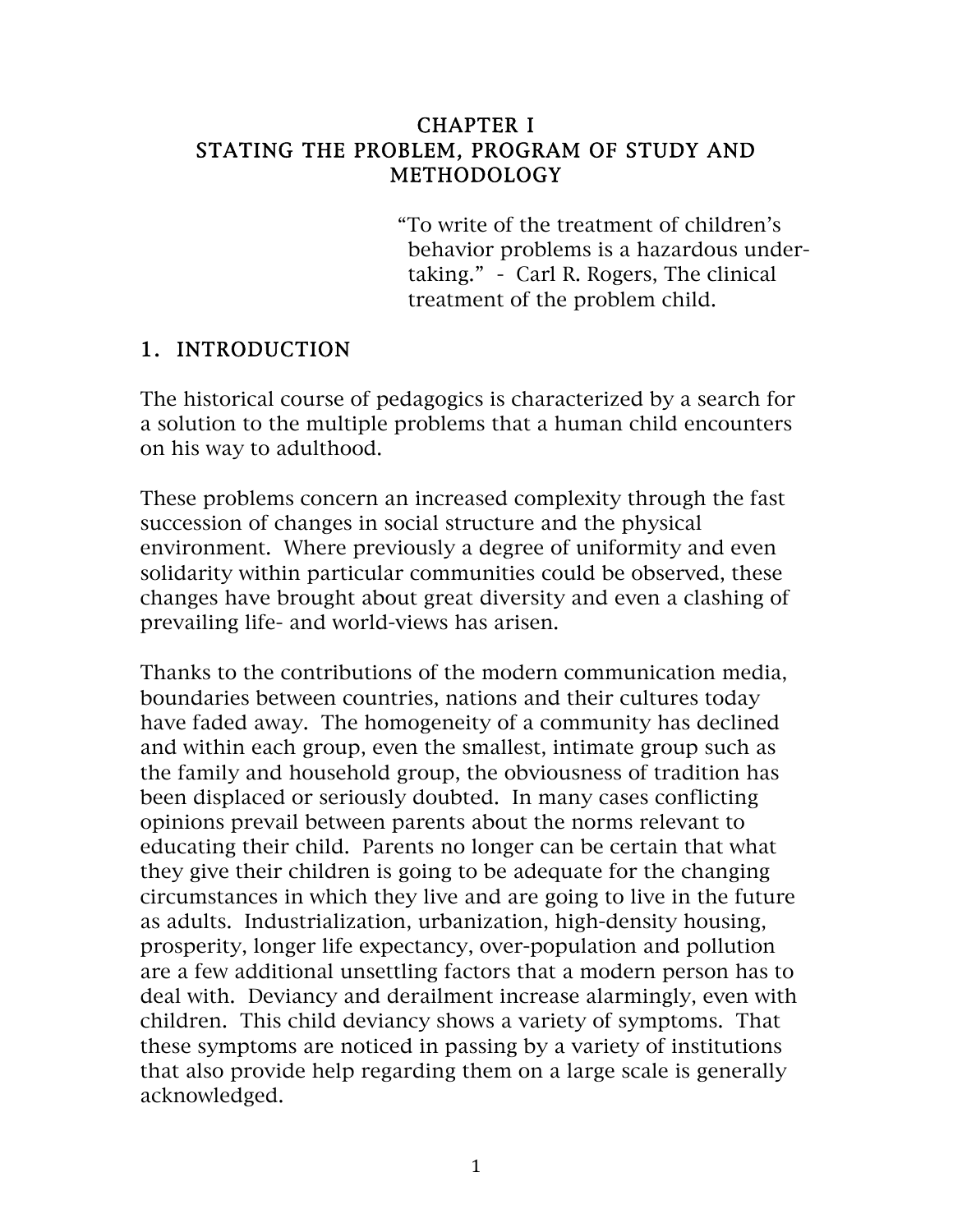From all appearances, however, it seem as if the desired success of the help provided is not always attained, and by some institutions there even are misgivings expressed about its effectiveness.

## 2. STATING THE PROBLEM

### 2.1 Introduction

Childhood shows itself to be a complicated matter and realizes itself multi-dimensionally which means that its deviancies can arise in a variety of forms. Together with this possibility there also is the continual increase in population that allows the diversity of problems to increase and also increasingly more "interested ones" "address" child problems by extending a helping hand.

On the basis of the large number of children with problems it also is a relatively general practice that each and everyone who feels inclined provides help to troubled children in an attempt to get the better of the problem. Nowadays these children are treated by physicians, psychologists, social workers, occupational therapists, speech therapists, remedial teachers, art and drama instructors, etc. It even happens that a child receives help from more than one such therapist simultaneously. There is an eclectic use of techniques derived from one or another specialized trend such as, e.g., psychotherapeutic techniques that were designed to deal wih the neuroses of adults, or learning theoretical practices based on animal experiments. Especially when there is multidisciplinary work done in providing help, often overlaps, conflicts, gaps and deficiencies arise in the help because of the inadequate child [philosophical] anthropological foundation of these practices.

A child is seen as being "deviant" in one or another respect and the help provided is directed to eliminating or centralizing it. Thus, a closer reflection on "deviancy" and the help related to it is called for.

## 2.2 The "deviant" child

2.2.1 Introduction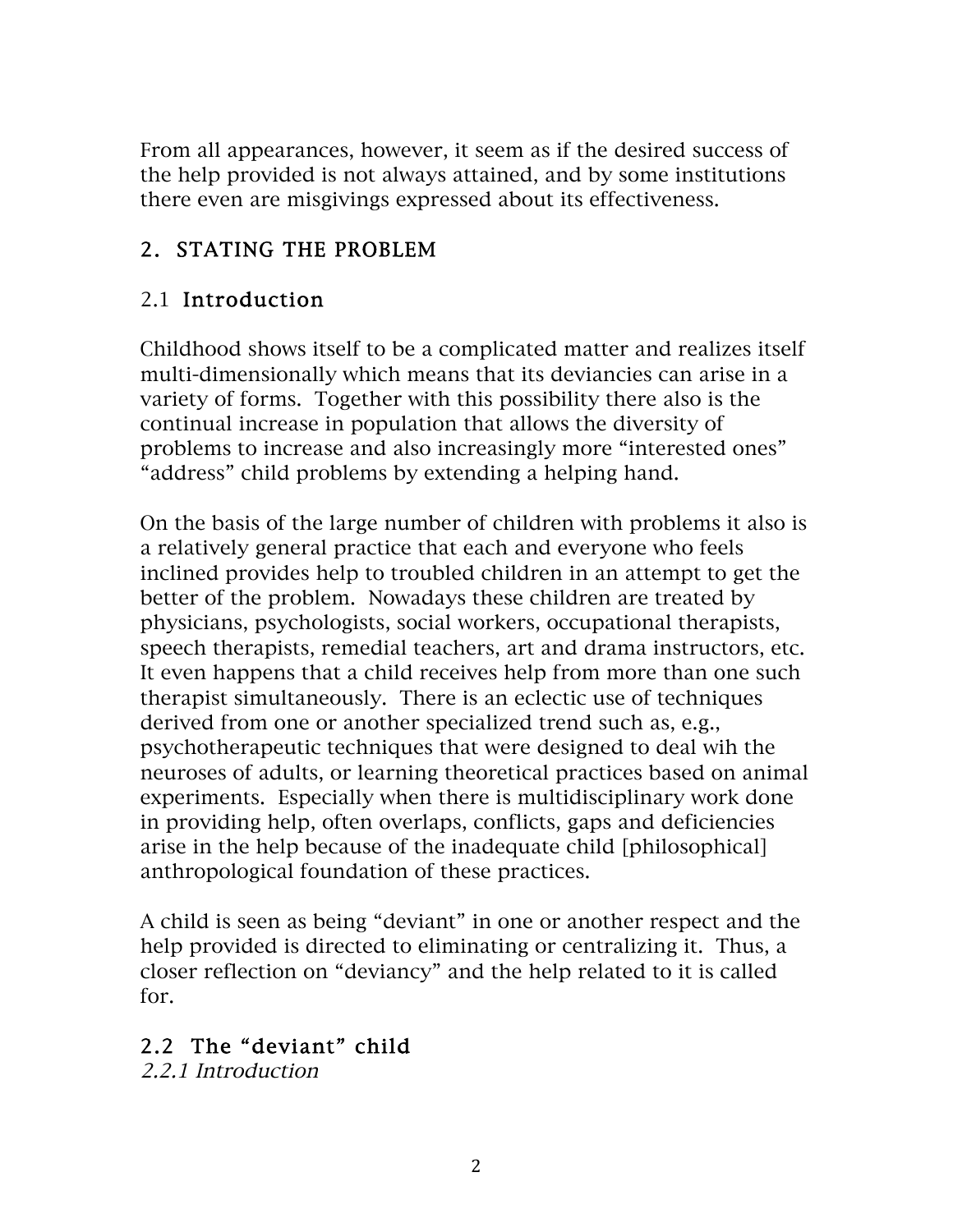With a closer exploration of the currently confusing situation particular insistent questions arise that need answers in order to promote a greater degree of orderliness.

In the first place, clarity must be obtained about what is meant by "deviancy" with respect to a child on his way to adulthood. For example, there can be reference to deviancy regarding a child's given personal potentialities that, as such, ask for special intervention to then help a child reach their best possible actualization. In addition, a "deviancy" can be related to a child's behaviors and personal actualization, as such. Consequently, it appears that there is one or another norm on the basis of which one can talk about a deviancy.

Hence, it is necessary to determine the basis on which a child can be identified as being in need of help since in large measure this will determine the nature of the help provided. Further, it is important to determine what has given rise to the deviancy. Clarity must also be acquired about how it is possible that some children develop "differently" and also about what constitutes the difference.

A child in need of help is not only dependent on help from an adult but indeed is entitled to it.

### 2.2.2 Reasons for deviancy

That deviancy appears is fairly generally accepted. What gives rise to a particular deviancy or in what its cause lies remains a difficult question with which each provider of help continually is confronted.

Before a therapist can interfere in the life of a fellow person he must be clear about the question of why deviancies occur and, although all persons make mistakes, why do some deviate in such a way that they do not recuperate spontaneously.

With this suddenly we are confronted in our midst with the old dispute of whether a human being essentially is good or bad.

According to the insights of Jean-Jacques Rousseau, as discussed in his widely known work "Emile", a human being is good by nature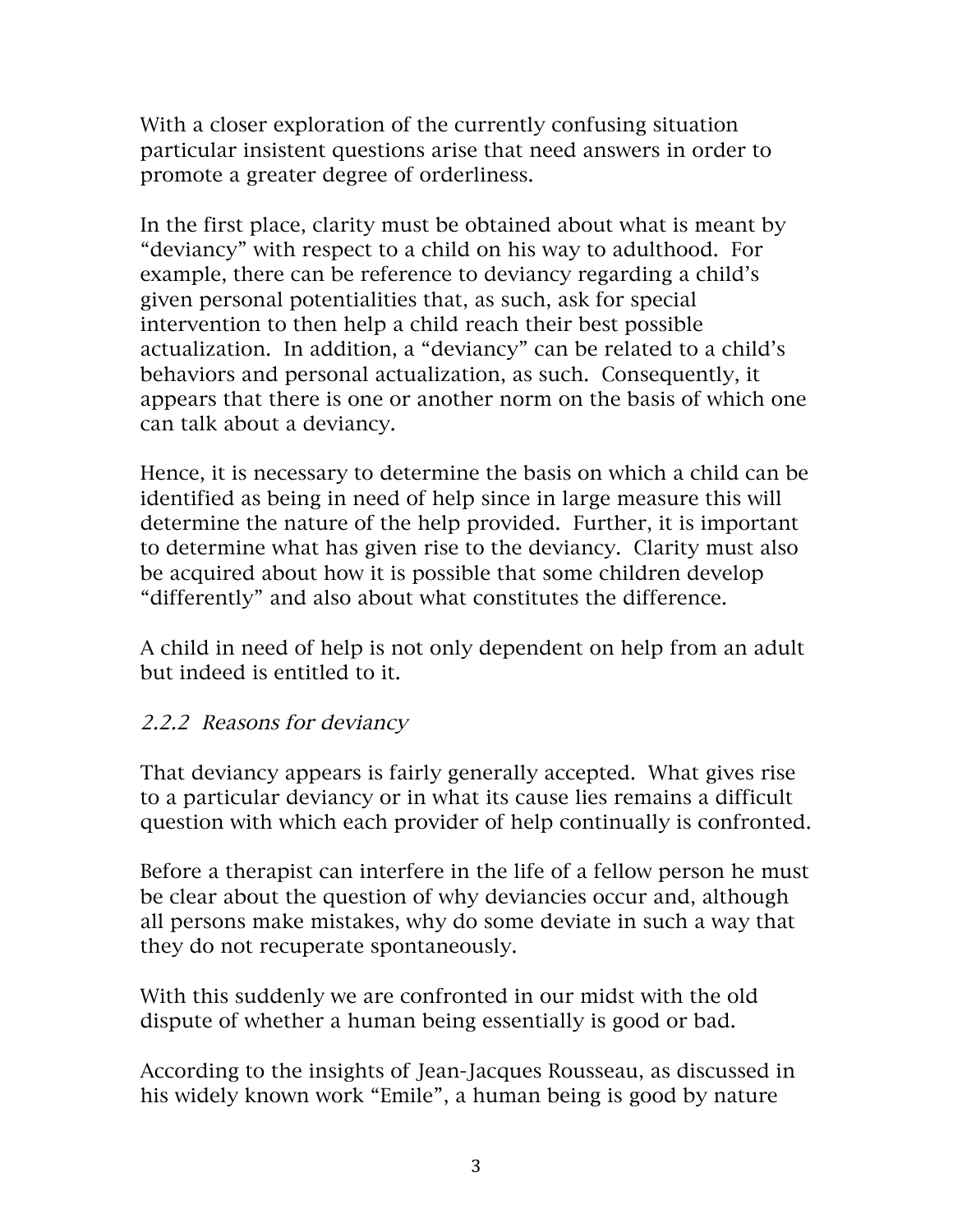and will develop to the good if he is allowed to learn from his own experiences at his own tempo, in his own way. It is as a consequence of interfering with his natural impulses and propensities that he derails. According to this view, everything is good as it comes from the hand of the Creator, but deteriorates in human hands (Huijts, 1922). This view of the perfection of the inviolate natural person finds its consequences in the missionary acts of theologians such as Reed and Van der Kemp during the early history of our country.

The view of the goodness or positive inclination of a human being is still not yet outdated and appears in the views of contemporary psychotherapists such as Carl Rogers and Janov. They hold the view that an individual has a personal core that directs him positively and that consequently he is able to solve his problems himself. The only contribution a therapist needs to provide is to offer maximal opportunities for development. If a child is allowed to really feel his pain and appropriate it (Janov, 1973) and on his own responsibility at his own tempo to experiment with the reality (Rogers, 1965 and Axline, 1977) he necessarily will restore himself.

In essence this is an evolutionistic view, i.e., a person continually develops and grows in a positive direction. Any intervention disturbs this positive inclination and leads to derailment.

The logical consequence of such a view is that a therapist must work non-directively. No direction showing, guidance, teaching or steering is necessary to bring about recovery; on the contrary, such intervention is entirely superfluous, meaningless and obstructive. A derailed child does not need this. He will recover if given the opportunity. In the non-directive idiom, therapy amounts to an opportunity for a child to help himself irrespective of his age, potentialities or the nature of his situation.

For a Christian the view of the human being as good is unacceptable. Accordingly, a person, and thus also a child, is not self-sufficient and able to overcome any stumbling block without the help of God and fellow persons.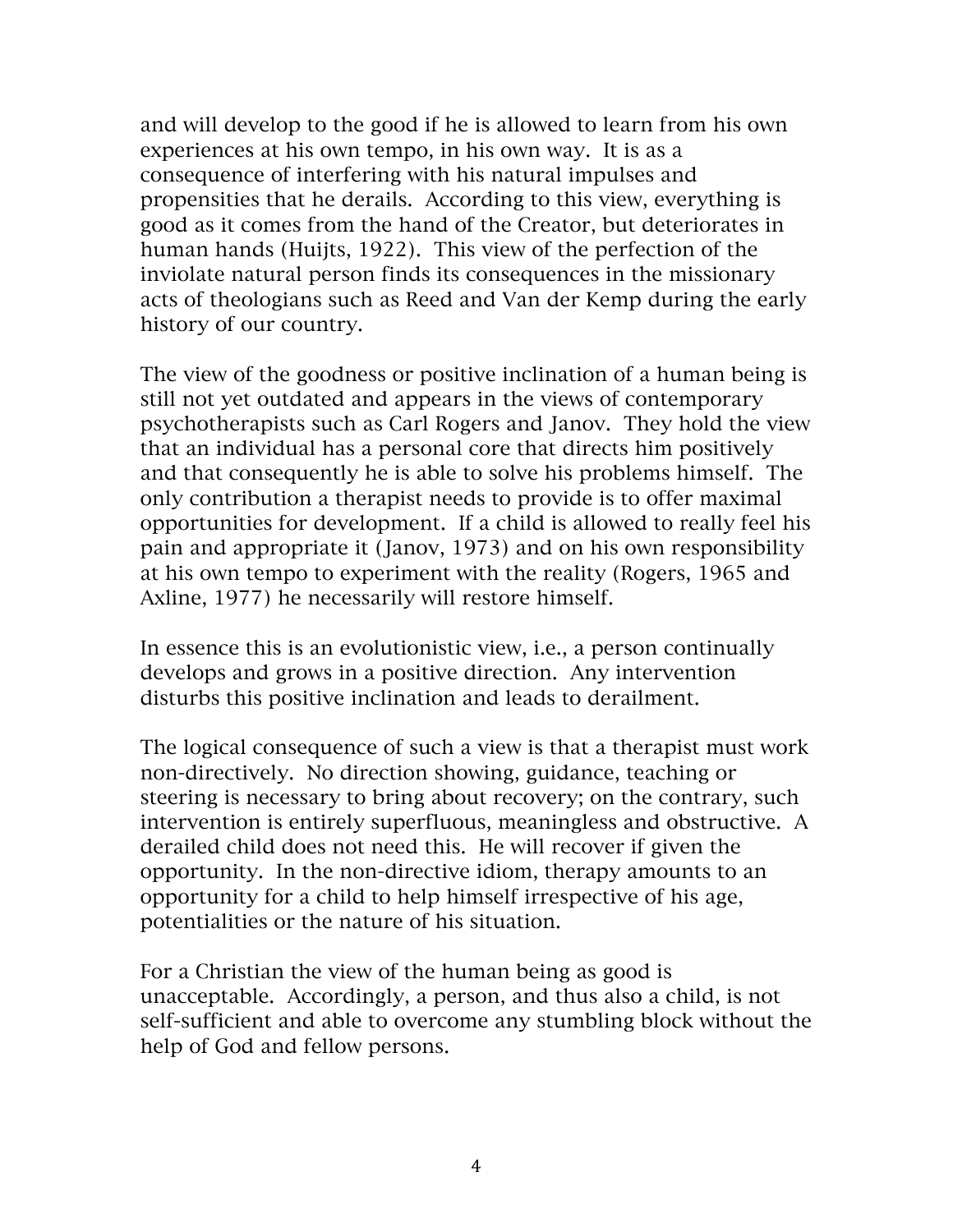However, there also are differences between the opinions of Roman Catholics and Reformed Protestants in this regard. The Roman Catholic accepts that, in spite of the fall of man, with each person there is an extension of God present. This implies that a person is in a position to be good in spite of his tendency towards evil (L. Berkhof, 1971). The implication of this for therapy is that the therapist can find links with the existing goodness but that steering and direction are needed so that a person can develop positively.

The Reformed Protestant believes that although God has created the human being as good, as what the story of creation in Genesis 1 and 2 explains to us, after the fall of man his nature became so depraved that by nature he is inclined to hate God and his neighbors (Summary of the catechism question and answer 7) and he is not able to do good unless he is reborn with Gods mercy. Thus, there only is hope for love of God and the neighbors for those who are born again.

This matter of giving love has particular implications for the practice of helping children. Perquin (1966) declares frankly that love is a pedagogical category. Love in this regard has nothing to do with awakening sympathy. For someone to have love also means for him to seek the good (H. Berkhof, 1969). Erich Fromm (1950) believes that breaking the most important few rules of living, e.g., to love thy neighbor as thyself, is the origin of spiritual deviancy. Love must be shared to continue to exist. Thus, the implication for a therapist is by a purposeful intervention to bring a child to give love and not only be the receiver. According to Fromm, whatever changes occur outside of this central insight are superficial and of short duration.

Acceptance of the fall of man as a fact of being commits a theapist to a directive approach. Frankl's (1969) logotherapy is an example of such a non-authoritarian, directive practice of giving help that rests on the insight that a person can not necessarily change for the better by himself (Ungersma, 1961). Thus it is necessary that one who is troubled be confronted with particular facts of being which he would not necessarily have come to on his own. Because of the "common grace" of the Creator recovery and progress are possible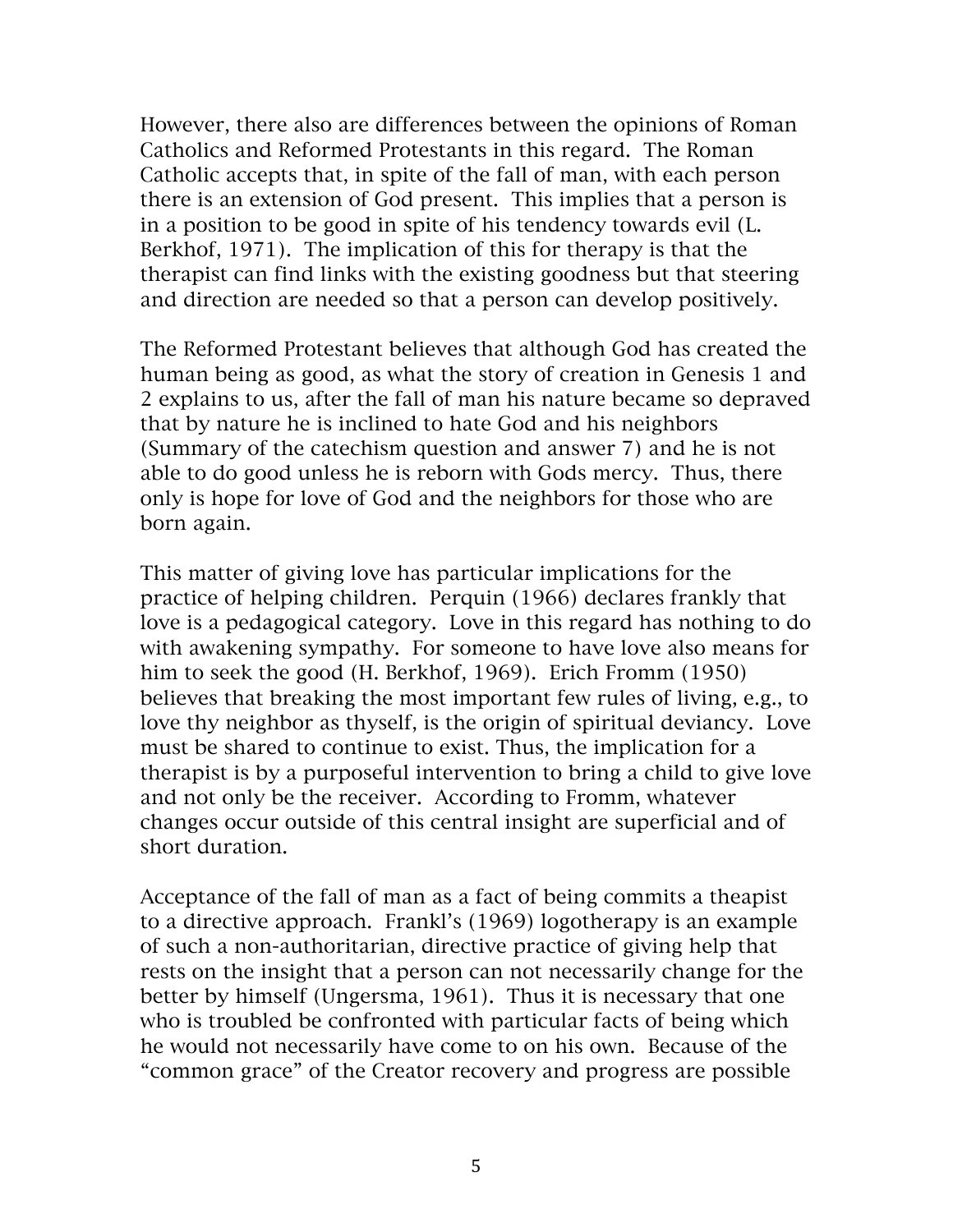because He let His sun rise on evil and good and sendeth rain on the just and on the unjust (Matthew 5 verse 45).

## 2.3 Some current theories of the origin of deviancy

## 2.3.1 Introduction

Irrespective of the overarching question about good and bad, a number of researchers have tried to disclose more immediate, particular reasons for deviancy.

In a comprehensive study project by the personnel and senior students of the "Institute for the study of mental retardation and related disabilities" of the University of Michigan in Ann Arbor, U.S.A., a survey was made of the existing theories of child deviancy. In his foreword to the first part of the report, Rhodes (1977, p. 13) mentions that currently a rapid increase has occurred in knowledge about human behavior. The fact that these insights are unstructured and often unorganized give rise to confusion rather than clarity.

This indeed is true. Almost each individual researcher has appeared with a contributing causal factor for childlike deviancy. Indeed a total image is overdue. The pronouncements indeed are not without merit but unfortunately they do not contribute to the clarification of and greater insight into the problem. Rather the problem is muddled and further concealed.

However, the team of researches has succeeded in organizing the multiplicity of data regarding the origins of childlike deviancy into five models. According to them all theories belong to a specific model must have the following in common:

- a shared methodology (e.g., clinical laboratory testing or statistical analyses).
- agreement with respect to explaining behavior (e.g., a sociological basis).
- a shared acceptance of the impetus at the foundation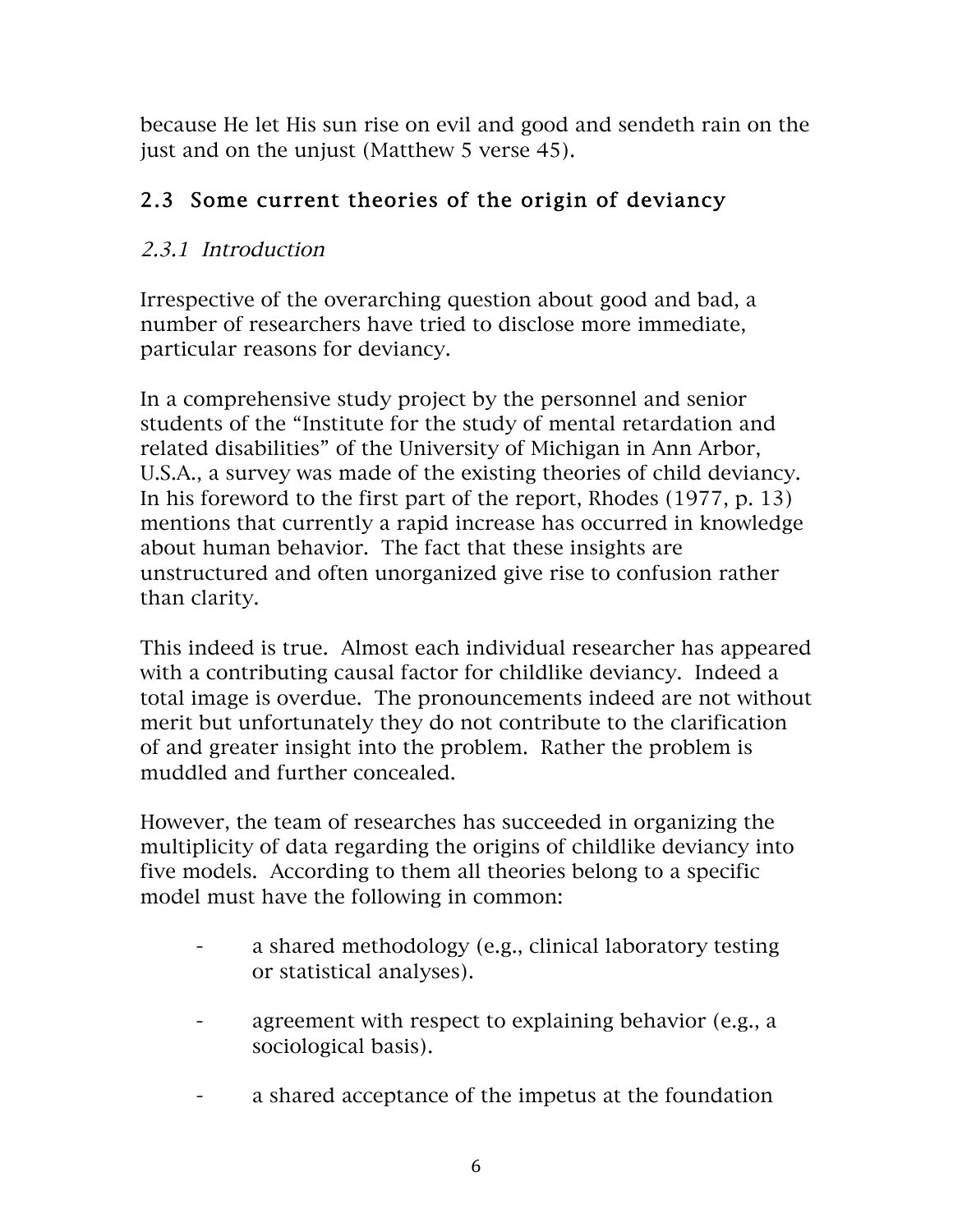of childlike behaving (e.g., conditioning or biogenesis).

- a shared technique for intervening (e.g., behavior modification) and
- a general agreement with other theories in the model irrespective of differences in particulars.

It is found that the prevailing views about childlike deviancy can be grouped together into the following five models:

the behavior theoretical the psychodynamic the biophysical the sociological and the ecological models.

A sixth grouping, i.e., the so-called "anti-theoretical"[or contratheoretical] is added because it is found that a few of the modern views of educating do not belong in one of the other groups. However, they differ from each other such that it is not justified to unite them in one model.

### 2.3.2 Applying the models

Epistemologically speaking a model is the figuring forth of a specific slice of reality that is designed with a specific aim. A general function is to serve as a reminder of what is already known. An additional function is to use the model in place of the original to make new discoveries. A third function is for explicating. According to Bullock and Stallybras (1977) as well as Broadbeck (1968) in interdisciplinary [research] a model has an additional use, i.e., as an ideal type. Here a model is applied as an analog. Processes and events that are well known in one field of study are used to explore another.

#### 2.3.3 The behavior theoretical model

Proponents of this direction of thought state that deviant behavior is the consequence of faulty learning. Everything that is learned can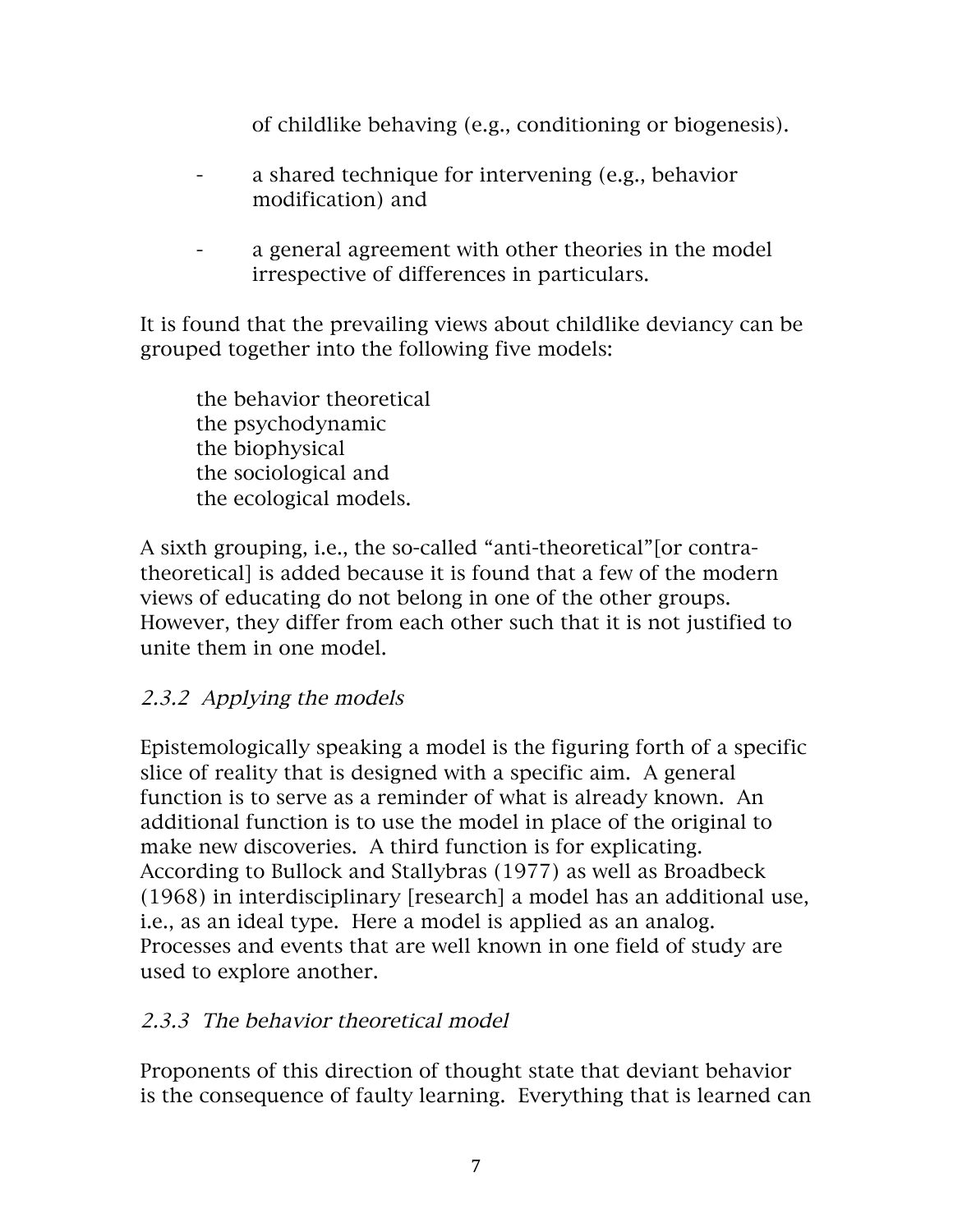be unlearned. Thus, any negative behaving can be unlearned. Some theoreticians equate learning with conditioning. These theorists do not begin with unobservable psychic processes that follow a stimulus response sequence, according to Russ (1977). They only study outwardly observable responses. According to this view emotional disturbances are maladaptive behavior.

Pavlov is the father of this line of thinking. Watson Skinner, Thorndike and Wolpe, however, all have made contributions. Today there are many variations of the original theory and this direction of thought finds great approval with child therapists, especially where they have to struggle with large numbers of children. Relatively quick results are obtained, especially with behavior modification.

The great contribution made by behavioral psychologists to childlike deviancy is the insight that it is not possible to study [directly] the "psychic life" of a child. A person (also a child) manifests his psychic life in his behaviors. From the various ways that he behaves with respect to the surrounding life reality it can be read that he has actualized his psychic life, that he has learned and that now he is different.

In an attempt to study behavior in its essences it is isolated and analyzed to its basic constituents, i.e., reflexes and reactions to stimuli. With this, human behaving is by oversimplification attenuated to responses similar to other species.

If it were true that all deviations are the result of defective learning, and that what is learned can be unlearned, a child would be delivered to his teachers who can change his behavior at his discretion by teaching him the desired behavior.

However, this leaves out of consideration the matter of a child's will and his freedom to choose. Each adult who was ever involved with a child in a learning situation knows that a child will not learn if he doesn't want to. If it is not meaningful for him to actualize his learning potentialities, no adult can make him learn.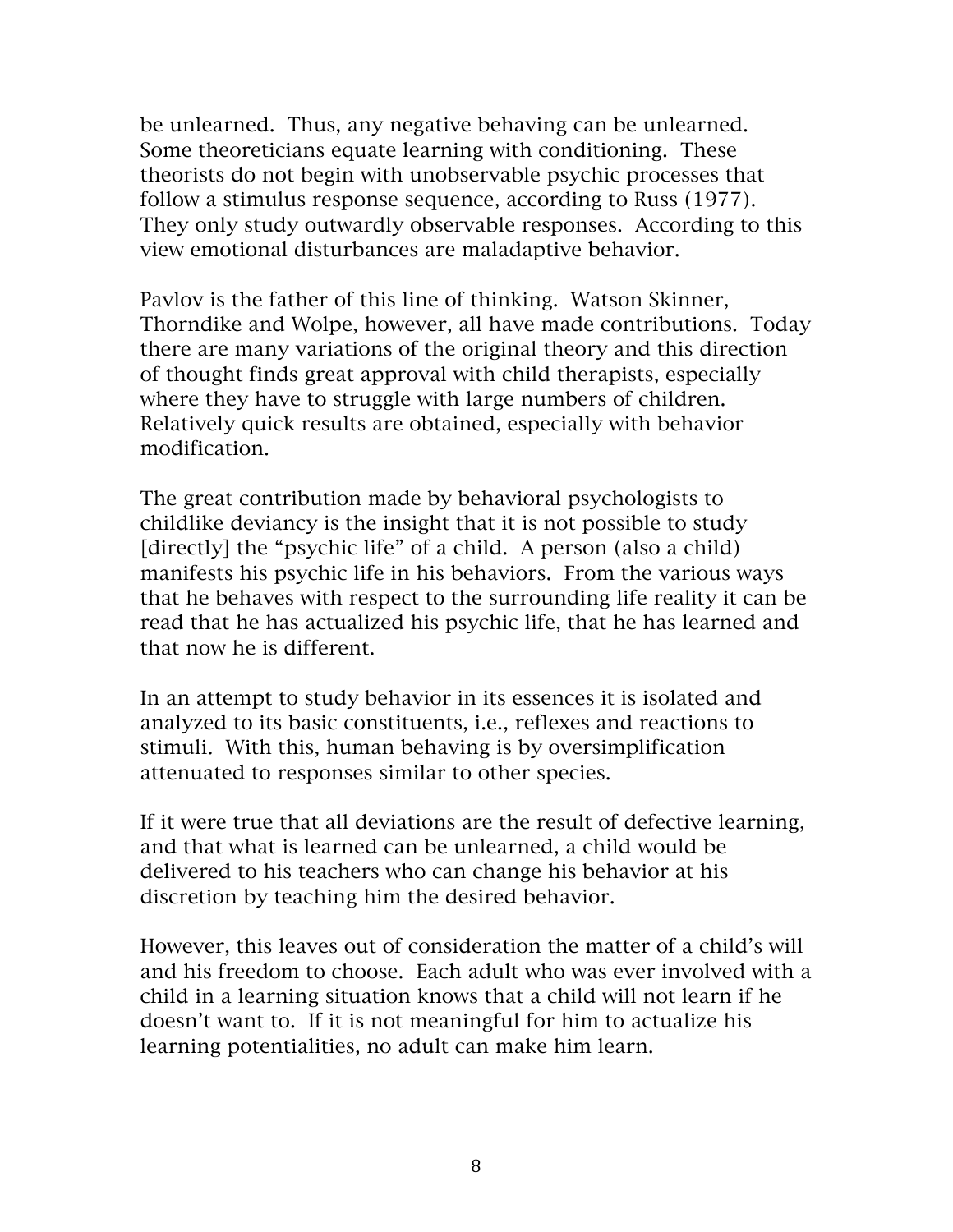That conditioning and habit forming are facets of human behaving that can be changed by behavioral therapy is not doubted. However, to equate learning with conditioning is to oversimplify and gloss over reality.

Although the behavior theoretical model pertinently indicates how [some] deviancies arise, no specific indications are given of what counts as a deviancy.

## 2.3.4 The psychodynamic model

Often the terms psychoanalytic and psychodynamic are used interchangeably. The former explains and studies intra-psychic functions while the latter interprets the intra-psychic functions more broadly and takes into account the concept of experience.

Sigmund Freud was the founder of this theory and Erik Erikson, Adler and Jung built on it.

According to this line of thought human behavior is the result of the workings of unconscious impulses that are the consequence of heredity and the experiences of the first five or six years of life. The part of Freud's theory that is relevant to childlike deviancy deals with psychosexual development.

It falls outside of the scope of the present study to give a rendering of the Freudian theory of child sexuality. However, it is mentioned briefly that he divides child development into stages and that childlike emotional problems are ascribed directly to disturbances of psychosexual development. The differences among the various stages are in the physical locality of the satisfaction of pleasure. If a child passes through all of these stages undisturbed, he will reach full-fledged adulthood. The phases are:

- the oral phase, that is subdivided into oral-dependent and oral-sadistic phases,
- the anal phase,
- the phallic phase,
- the latent phase and
- the genital phase.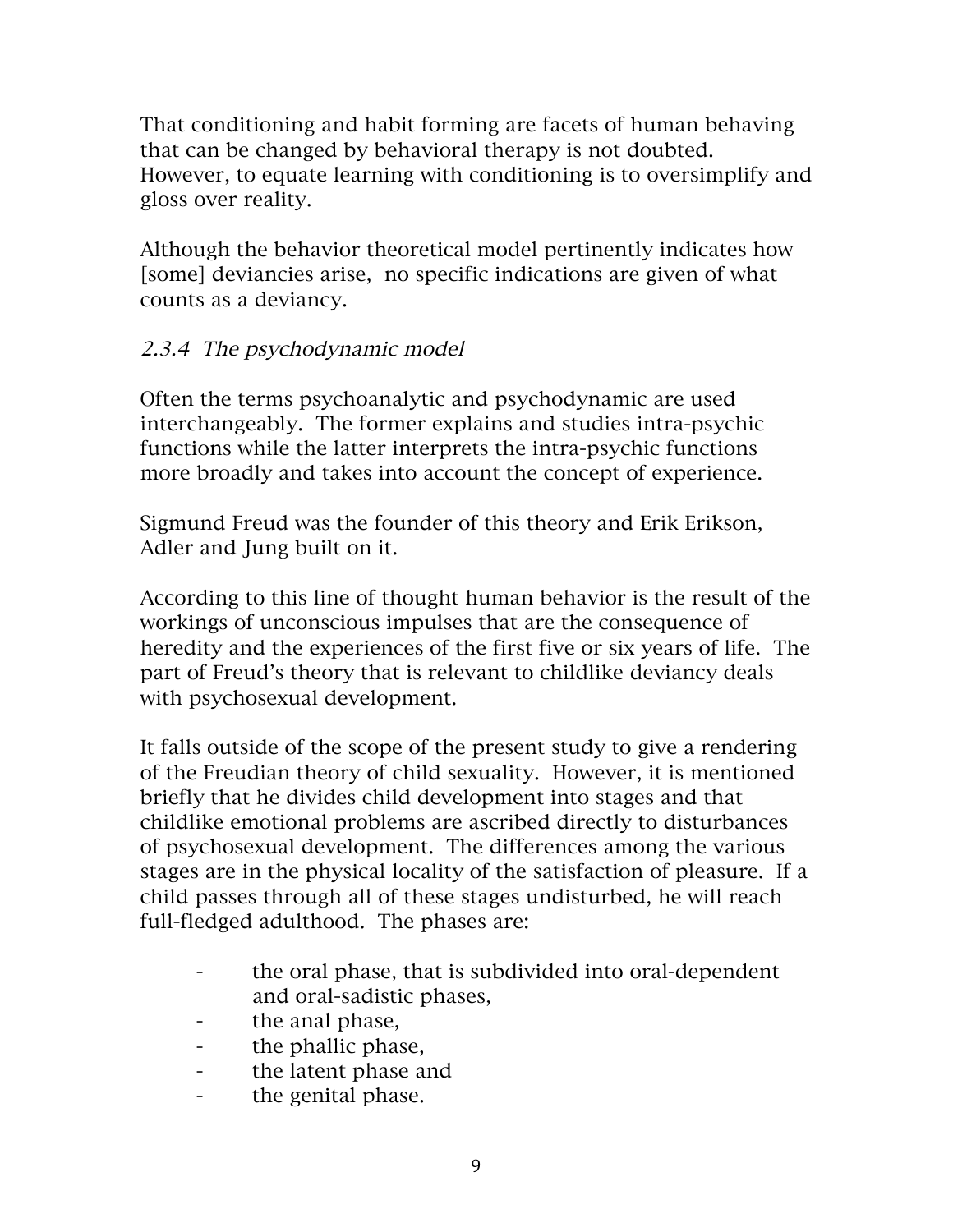Derailment occurs as a result of excessive satisfaction of desires at a specific stage, denial of satisfaction at a specific stage, or a quick transition from one phase to the following. Derailment also can result from constitutional factors (Rezmierski and Kotre, 1977).

Fixation in the oral-dependent phase results in a person being passive, over-dependent, gullible and easily frustrated. Fixation in the oral-aggressive phase results in a person being sarcastic, argumentative and pessimistic. Such a person fails to elicit love and attention from others.

Problems arising from the anal phase are perfectionist neatness or on the other hand filthiness, stubbornness, stinginess, cruelty, wild outbursts and the loss of spontaneity.

Derailment during the phallic phase results in boasting, aggression and self-satisfaction with boys. In girls the result is "shrewdishness" or a tendency to degrade people (Wolman, 1960).

Erikson has expanded on Freud's developmental phases and has included the entire lifespan in his phaseology. He believes a person moves from one phase to another as a result of a crisis.

According to him a crisis is a turning point, a decision between progression or regression (Rezmierski and Kotre, 1977). If then a child makes a faulty choice, deviancy arises. Thus, a person must choose between:

- trust and mistrust (up to one year of age),
- autonomy and shame (toddler to four years),
- initiative and guilt (four to six years),
- industry and inferiority (primary school years),
- identity and confusion (puberty),
- intimacy and isolation (adolescence) and
- generativity and stagnation (adulthood).

Rezmierski and Kotre (1977) come to the justified conclusion that becoming adult in no sense is a uniform matter.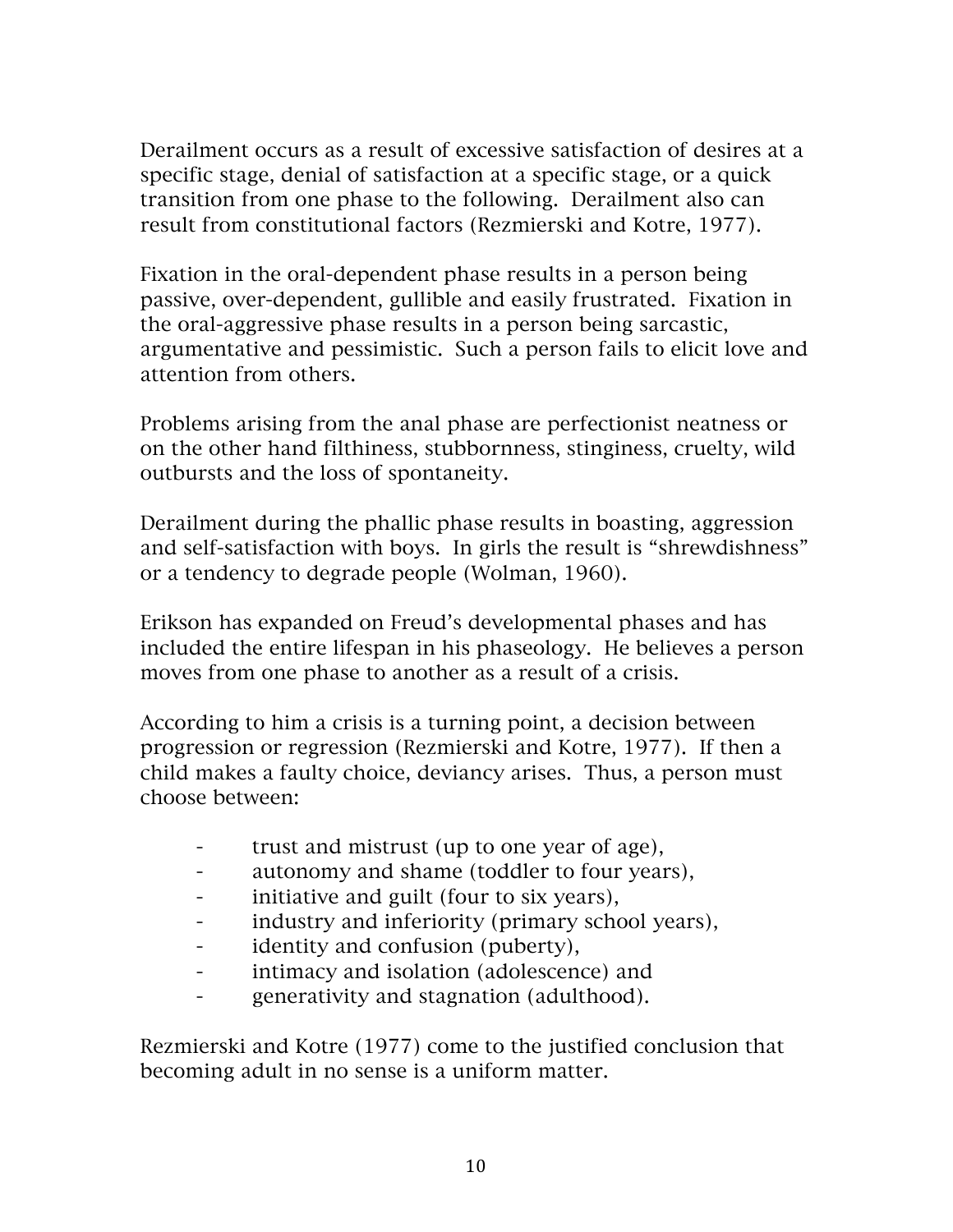From this concise rendering of the nature and origin of childlike deviancy, seen from a psychodynamic frame of reference, there is a direct connection between the phase in which a child derails and the nature of the problem. Indeed, Erikson describes the nature of the deviancy less rigidly and allows greater room for interpretation, e.g., of the concepts "stagnation" or "inferiority". A great variety of deviant behaviors thus can be brought home under these umbrella terms. Nevertheless he takes the standpoint that specific deviancies appear only at specific times in life, e.g., if between his forth and sixth year a child deviates from the assumed pattern of development, he shows guilt instead of initiative. According to this narrow view, guilt cannot first appear during a later phase of life.

A classical psychoanalyst such as Melanie Klein, who has done pioneering work in exploring small children via child play, believes that even at 18 months a little child can show guilt (Klein, 1963, pp. 23-25).

If such a young child feels guilty, it must be about something that following his insight he ought to have known differently. The presence of feelings of guilt and a troubled conscience presume an awareness of norms. Being aware of prevailing norms of the community (even the intimate family home), understanding their implications and striving to live up to them are matters that become fully developed with approaching adulthood. In the everyday lifeworld no toddler shows these insights. It indeed is possible that a four to six year old momentarily might feel guilty if he has overstepped particular rules, but problematic feelings of guilt that check further personal development tally more with puberty and the ensuing years. Thus it seems that the narrow and rigid division of the phenomena of deviancy according to chronological phases of life is highly debatable.

According to the psychodynamic model, childlike psychological development progresses lawfully and as such is predicted to be the same for all children. No room is allowed for the uniqueness of the person. With certainty and against a predictable tempo, he is steered from one crisis to the next. A child himself has no role in his personal realization; he is delivered to the intrapsychic conflict of the phase of life he is dealing with. According to Erikson he has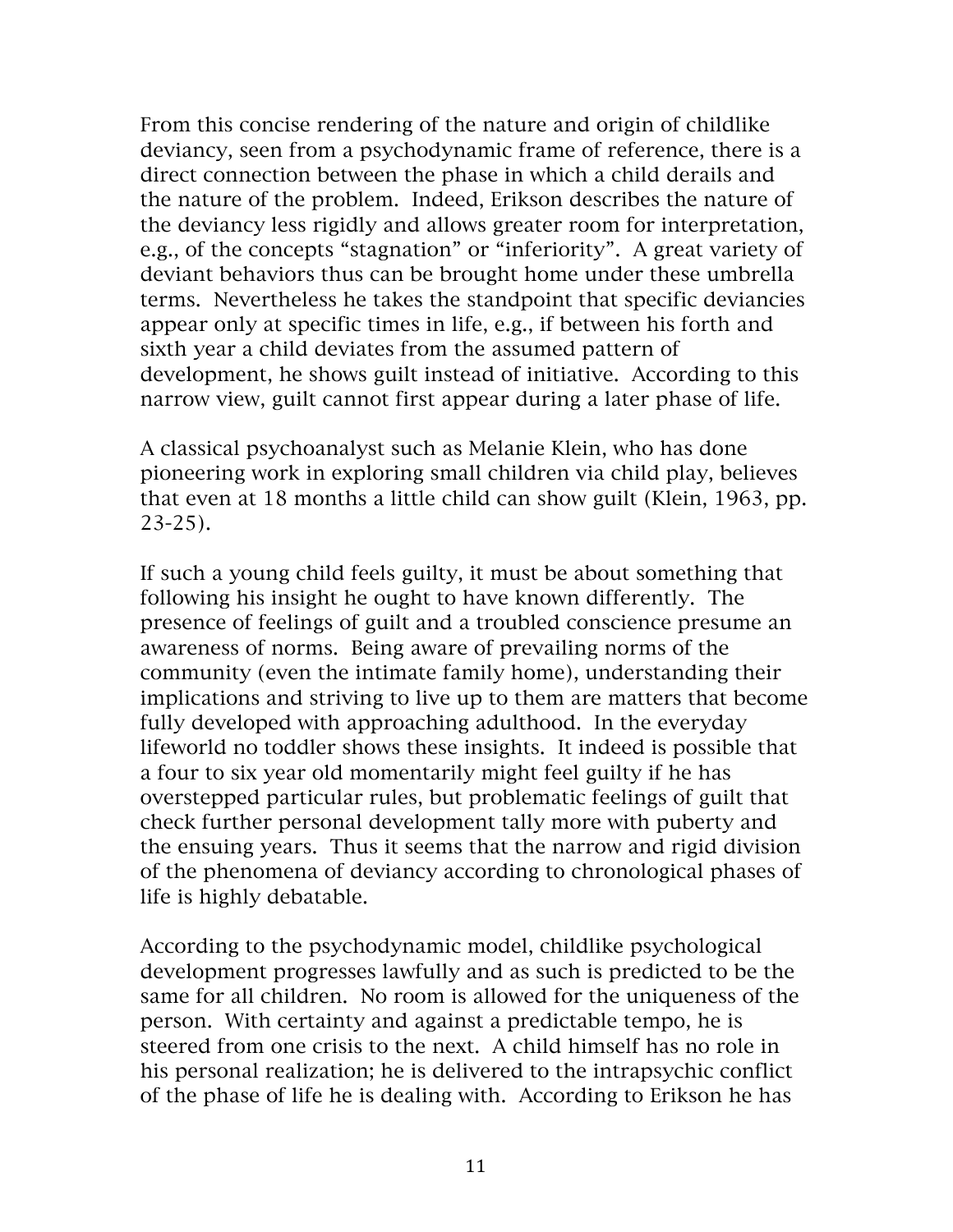an extremely limited choice between progressing and regressing. This is merely a very interesting theoretical opinion inconsistent with reality.

This model allows no room for the influence of educating in a child's course of becoming. According to the proponents of this line of thinking, the nature, extent and quality of the educative relationships have no influence on a child. The aim an educator has in view in intervening with a child is irrelevant, the course that educating takes, even serious offenses against a child have no consequences, in any case not after the sixth year of life when a child is already weaned and toilet trained.

Parental input is limited to maintaining the delicate balanced between over-gratification and frustration by denying pleasure at the various questionable psychosexual stages.

The avoidance of deviance appears to be almost impossible and according to the psychoanalytic view, in truth each child is predisposed to deviance if he does not get psychoanalytic help. Klein (1963, p. 31) says, "Analysis does much to strengthen the child's as yet feeble ego and help it to develop by lessening the excessive weight of the super-ego, which presses on it far more severely than it does on full-grown persons". Thus, she believes that childlike conscience presses so heavily that feelings of guilt arise – there is an innate imbalance and a child is pushed toward deviancy. Childlike conscience is a heavy burden and plays no role in awakening responsibility with a view to the future.

Proponents of the psychodynamic model, in exploring childlike deviancy, ignore the fact that a child always is situated, that he always is in a relationship and that of these, the educative relationship is of cardinal importance for a child becoming a fullfledged adult. Interesting is the fact that Erikson has a readiness to see that child educating is an essential of adulthood but he does not realize that educating is essential for a child.

An additional merit of Erikson's theory is the insight that childlike becoming adult only occurs when there is a breaking away from homeostasis, a lack of tension and a lack of exertion. He believes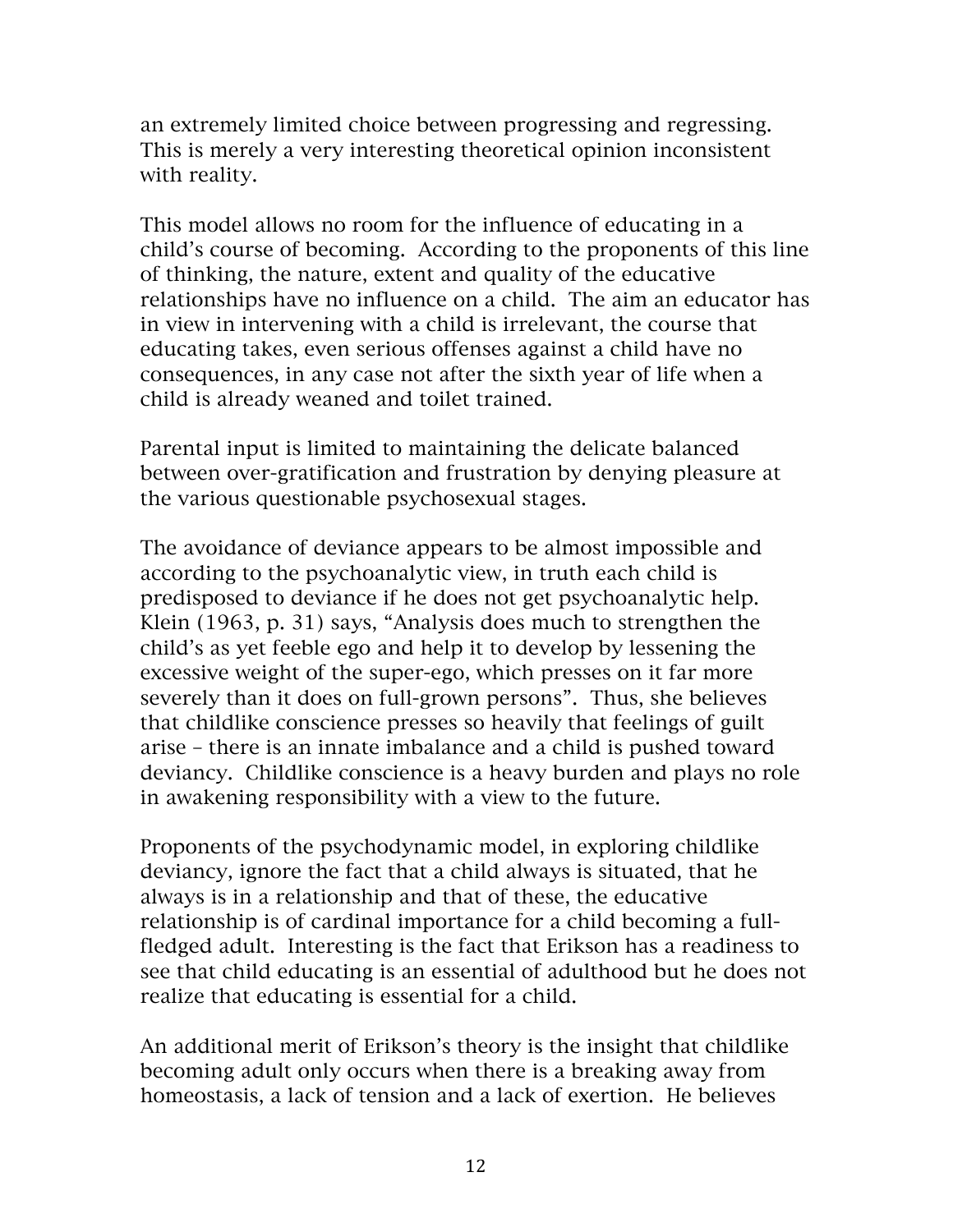progression is attainable only through crises. This view might be debatable but the underlying thoughts, i.e., that a move away from acquiring pleasure and satisfying impulses are necessary for attaining full-fledged adulthood, no doubt have merit.

### 2.3.5 The biophysical model

In reaction against the established standpoint of some psychologists that psycho-sociological factors are predictive of deviancy, the proponents of the biophysical model believe that organic factors are of considerable importance (Sagor, 1977).

This direction of thought has really gained momentum in opposition to the slogan "there are no problem children, only problem parents".

Following the opinions of proponents of the biophysical theories, a child can be predisposed to deviancy because of hereditary factors, deviant pre- and post birth development, poor birth circumstances, malnutrition, extreme absence of post-birth sensory stimulation, illness and trauma. Thus this has to do with an illness image that manifests itself in behavioral deviations. For example, anxiety is explained in terms of a child's inability to perceive reality because of perceptual problems that in their turn are attributed to neurological problems. Autism is ascribed to a defect in development rather than a faulty development of certain brain centers; childlike psychoses are ascribed to the fact that a child's biological equipment provides inadequate protection against external stimuli (Sagor, 1977).

Bender, Gesell, Ornitz, Karlson and Rimland ar among the better know proponents of this line of thinking.

The view that a child is born as a "tabula rasa" on which parents at will can "write", i.e., all childlike weaknesses, defects and problems can be ascribed exclusively to parents is so one-sided and in conflict with everyday life reality that it has given rise to a backlash from the other extreme. Proponents of the biophysical model believe that parental influence and other interpersonal relationships have no influence on childlike behavior.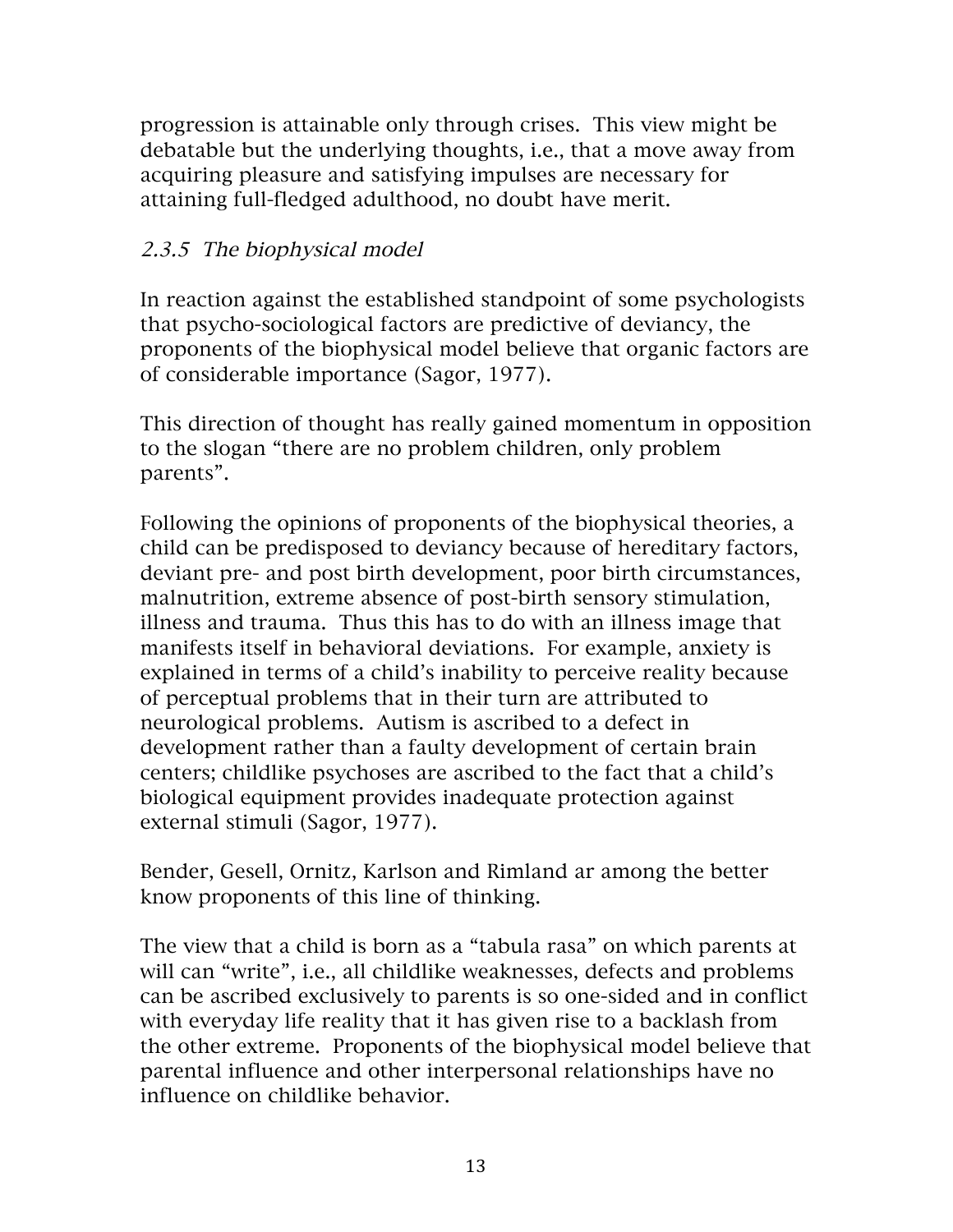Not only is a child thought of apart from his interpersonal situatedness, but a total chasm is crated between the child and his world. Matters such as his self-understanding, relationship to concrete and abstract things in the surrounding physical reality and his relationship to God and his concept of time in which his future perspective is embedded, are left out of consideration.

According to this view, a child is totally delivered to his body.

It is an extremely deterministic view that leaves no room for childlike intentionality, the possibility of choice, initiative and attributing meaning. It is accepted, e.g., that hormonal changes related to sexual maturation necessarily will have noticeable behavioral expressions as a result. All children in their physical puberty who are exposed to the same stimuli will then behave in a corresponding way. This is extremely questionable.

The reality of life teaches that each child is a unique individual who signifies his situation and therewith also his bodiliness in unique, personal ways. His living (experiencing) his changed body on an affective level, his cognitive signifying of it and his normative taking a position toward it are directed from his own unique personal potentialities and also his unique possessed experiences. Regarding his lived experiencing, his willfulness, his experiencing and possessed knowledge he is unique and different from any other child, and this directs him to give a unique response to the situation.

The experience of the child is that the form his possessed knowledge has become is based on his own intentional standing open for reality, on the one hand, but also on the extent to which reality has been unlocked for him by his educators. The didactic interference his parents must make with him while educating him is directly connected with the extent to which the child orients himself to reality. The degree of guidance that he received regarding his own puberty will have an influence on the position he takes toward this matter and which then can be read from his behaviors.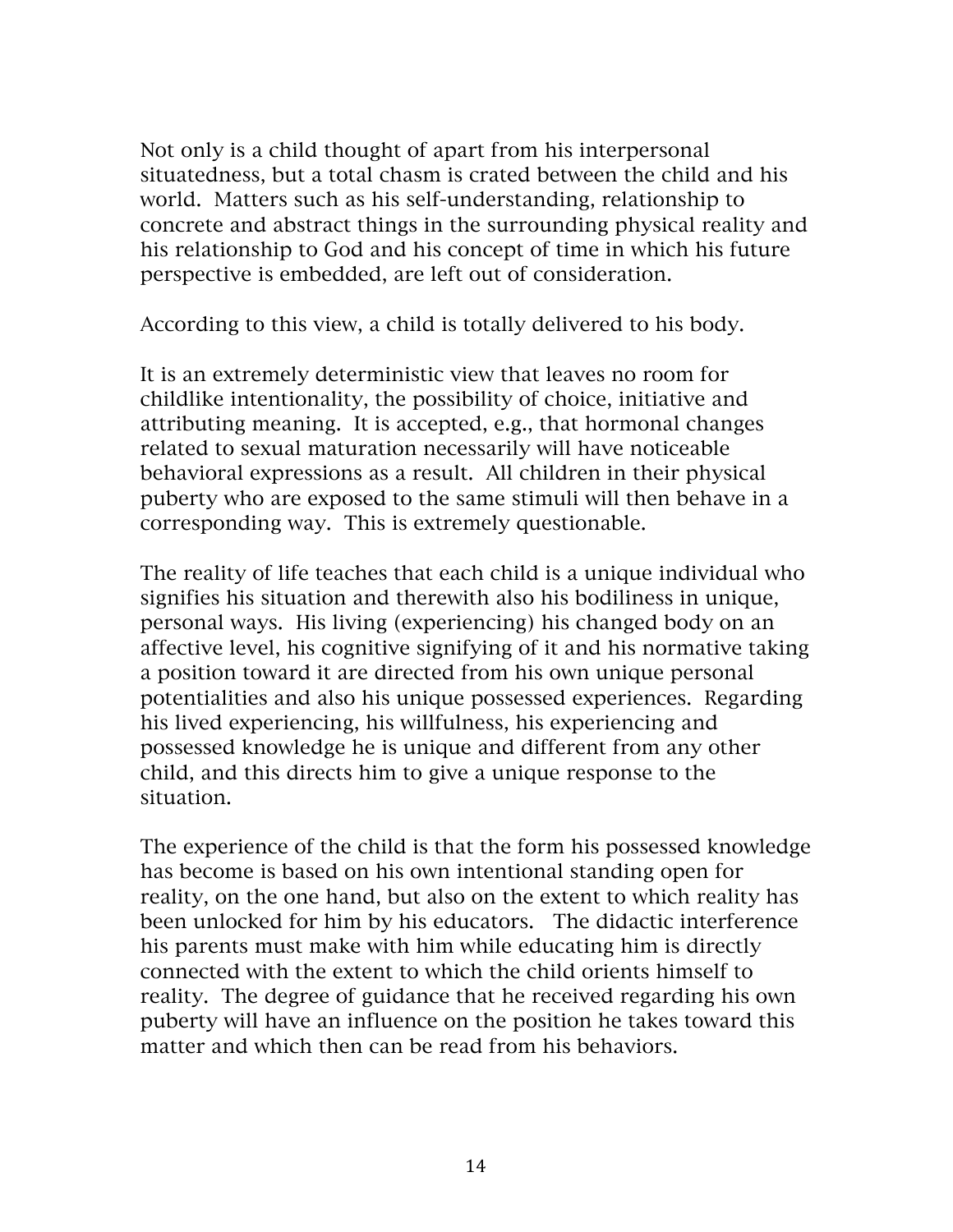Not only the didactic interference of the parents but also the example they present in emulating a norm give their child an indication of what is expected from him as proper behavior irrespective of the bodily stimuli. The quality of the educative relationship, the course and aim-directedness of the parental acts of educating result in the state of his person- and norm-identification. The fact that he gladly will obey those with whom he identifies and also wants to live up to the norm he accepts as valid, result in the child being able to behave in different ways than is expected because of his physical state.

That serious disturbances in the delicate physical balance of bodily behaving can be influenced leaves no doubt. However, that this is the only or even most important causative factor of childlike deviancy is doubted most strongly.

#### 2.3.6 The sociological model

According to this way of seeing, deviancy is the consequence of the violation of the rules that hold in the community. Particular attention is focused on which factors promote or hinder conforming as well as the relationship between rule enforcers and rule breakers.

According to Emile Durkheim, human needs are inclined continually to increase to a point where practically speaking they are insatiable and frustration is awakened. This frustration gives rise to deviant behavior. Behavioral codes, rules and norms that are established by a society restrain the uncontrolled increase and thus avoid frustration. A community that puts a high premium on marital chastity, e.g., discourages sexual promiscuity. With quick changes in the social order, the inhibitory results of community norms slacken or decline and the individual's level of aspiration continually increases. Societal change often appears so quickly that the community cannot succeed in establishing substitute norms and this gives rise to various forms of deviancy such as, e.g., "mental illness" (Des Jarlais, 1977).

At the beginning of the twentieth century various theoreticians such as Thomas, Zaniecki, Burgess, Faris and Dunham studied the social decline in cities and conclude that social disorganization reigned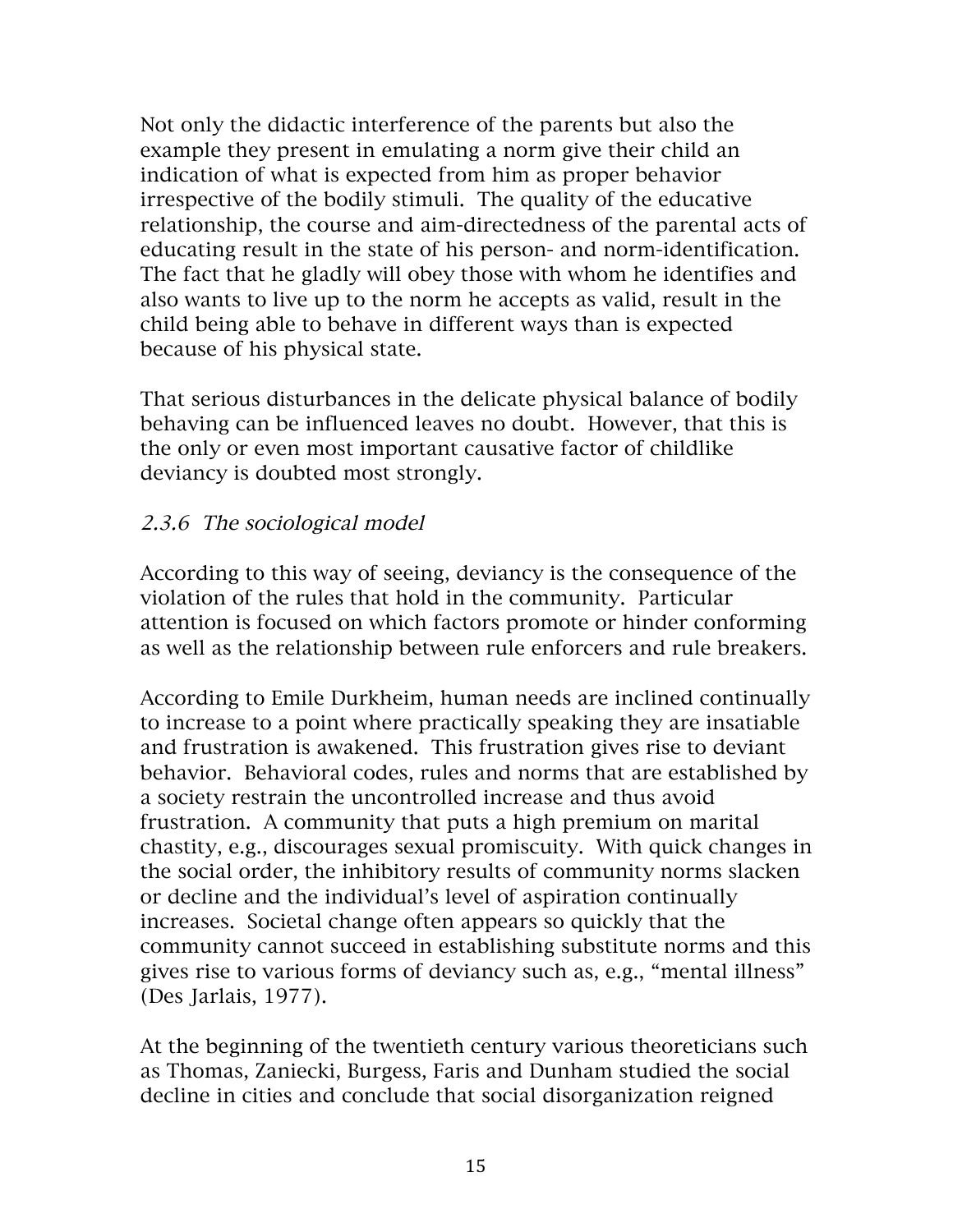supreme in specific areas of the city. Where such phenomena arise, there is a dismantling of the orderly generally accepted ways of interhuman contact. The community no longer "carries" its members, it no longer offers the usual ways of meeting the needs of fellow humans. The opportunity to develop and maintain a healthy psychic life of the inhabitants, young and old, is taken away. Decline and deviancy are the result. As can be expected social pathological phenomena such as crime, family disintegration, begging, child neglect, prostitution, etc. prevail, but also there is a high percentage of mental illnesses in the inhabitants.

Not only does social disorganization bring about deviancy, but disorganized areas attract deviancy to other areas. Persons who find it difficult to conform to what holds as proper in a specific community, move out and find refuge in the disorganized areas of the city.

It is obvious that the proponents of this direction of thinking devote little attention to childlike deviancy with the exception of juvenile delinquency. Often "juvenile" means adolescents – that age group that is not yet adult but no longer considered to be children (Beets, 1965, Jappan, 1949). Where attention is given to the specific needs of the child this concerns the mater of physical care. By "child neglect" mainly is meant physically holding back food supplies (Nel, 1966). In Child Law (No. 33 of 1960) of the R.S.A. there is an actual distinction made between neglect and being in need of care. The latter is an attempt to cover the non-physical neglect of a child. The description this Child Law provides is a reference to a bodily social-psychological condition. There is a need for a clearer understanding of neglect from a pedagogical perspective (Nel, 1966).

It is clear that all attempts to describe childlike deviancy from the sociological model greatly emphasize labeling or creating types. It has to do with the role a child plays in the community, in the degree to which he holds himself to the rules regarding his role and the predictability of his symptoms (Des Jarlais, 1977).

Advocates of this model find that deviancy of a child cannot be viewed as a detached entity. In contrast to the psychodynamic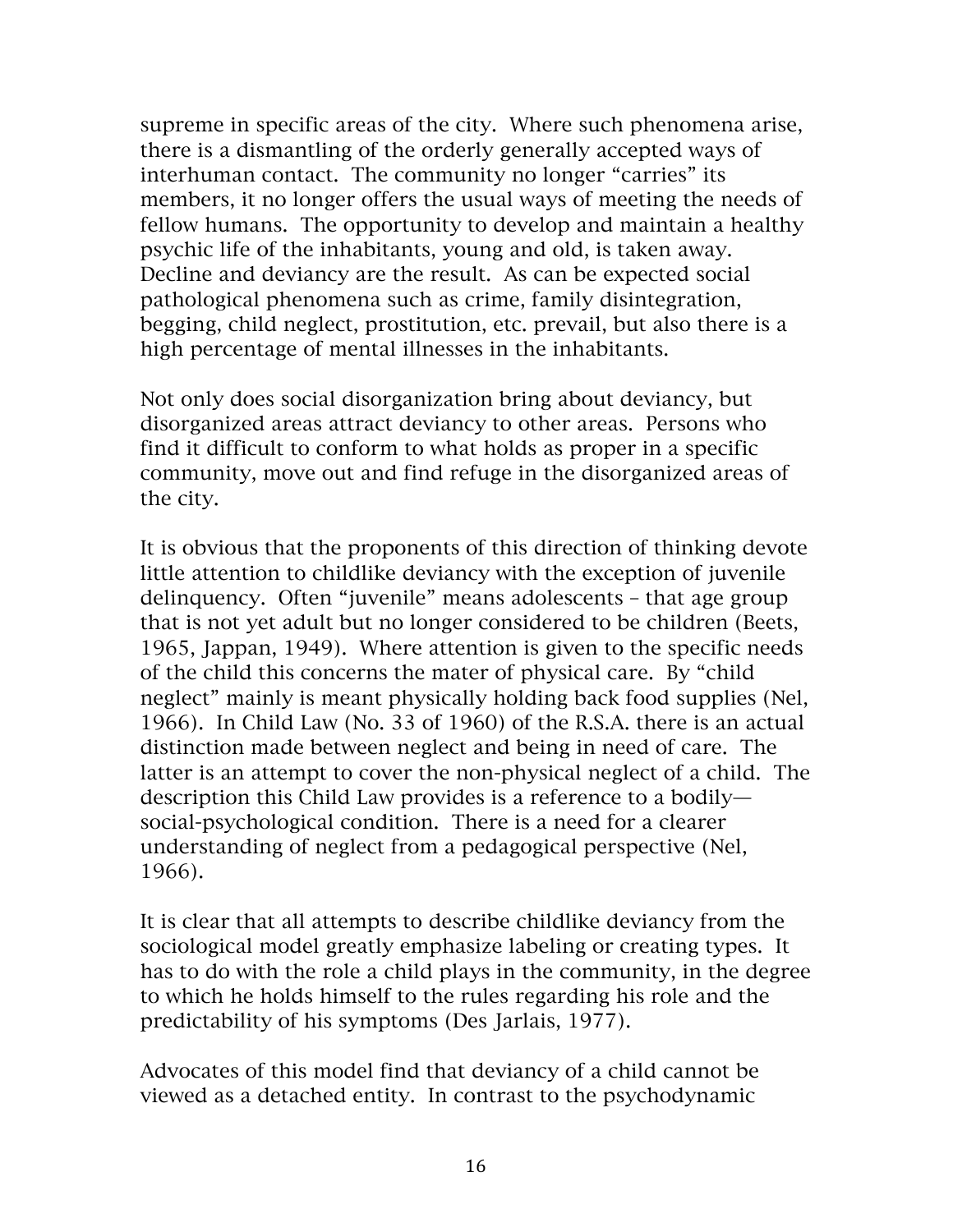theoreticians and the proponents of the biophysical models, they do not believe the reasons for childlike deviancy are inherent in the child himself but arises from defective interpersonal relationships. It must be viewed as a breakthrough that they have arrived at the insight that a child nowhere on earth appears isolated and cannot arrive at adulthood without the input of fellow persons. Only in interhuman connections can he exist and survive. When deviancy arises it does so in connection other human beings.

However, a child is involved in a multiplicity of interpersonal relationships. He is enmeshed in small, intimate groups, larger groups, communities, society and even a nation. Not all of these relationships have equal amounts of influence on deviancy. However, the model remains deficient in differentiating and illuminating what is essential to the various relationships in terms of childlike becoming adult and also becoming deviant.

It is with great merit that the sociological theorists have recognized that humans live normatively, they establish and then follow rules. They also bring up their children according to specific rules and norms and expect them to conform. Also, there is the insight that a particular relationship arises between the enforcer and the follower of rules and then specifically the violators of rules. However, a closer description and illumination of these specific relationships in terms of a child are not made. It is obvious that the relationship between father and son as rule enforcer vs rule follower is, e.g., distinguishable from the relationship between municipal authorities and school children. Indeed there are essential differences and the sociological model remains lacking in illuminating these differences.

Durkheim's theory links up with the psychodynamic view, i.e., that deviancy is inherent to the person. He indeed is a slave to his needs and only strives to satisfy them. In this striving he unavoidably directs himself to failure, frustration and deviancy if the rules that his fellow persons exemplify to him do not bring him to change. This implies that a person himself is not capable of greater moderation and can only live in harmony with his fellow persons as a result of the ordering rules of society.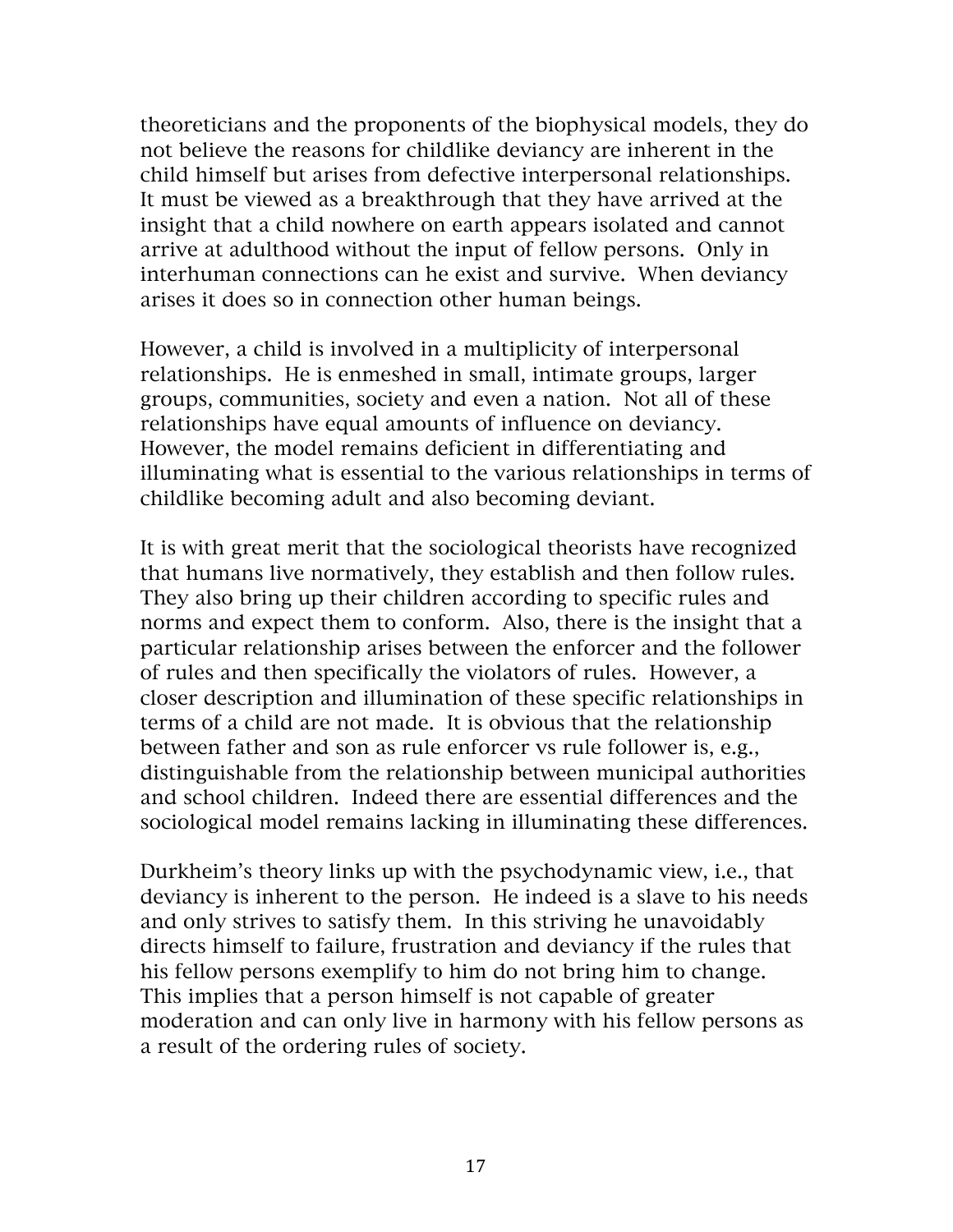This view of human deviancy is related to the view of a Reformed Protestant, i.e., that a person is not able on his own to be good and is inclined to everything evil. Only from the Law of God does he learn to know his deviancy. Were it not for God's general mercy, all persons would smash themselves to a pulp for time and level headedness. The category of general mercy, then, also explains why non-Christian ordered communities can survive and their children can be brought up to adulthood.

There is no doubt that socially poor conditions in disorganized areas of the city make it almost impossible for parents to adequately bring up their children. Especially Perquin (1966) provides commentary from a pedagogical perspective on the fact that society has a place in creating an environment within which it is possible for parents to bring up their children. Thus, a child only can become a full-fledged adult if his environment is bearable.

Child deviancy also arises in well-organized areas of cities and rural districts. Consequently, it seems that socially bad conditions are not an essential causal factor of childlike deviancy. That aggravating circumstances can create or bring to a head even latent or potential childlike deviancies is readily admitted. Hence, the sociological model remains deficient in disclosing the essential nature of childlike deviancy and the real essentials of its cause.

The greatest defect of this model is its inclination to group and label children into types such as the juvenile delinquent, the indigent child and the vandalistic child. In this way, the uniqueness of the child, his individual, unrepeatable potentialities and needs as well as the uniqueness of his situation are left out of consideration.

#### 2.3.7 The ecological model

This approach to explaining childlike deviancy makes use of the ecological theories such as those established by biologists. From insights regarding the interaction between an individual organism and his natural, physical environment, it is attempted to study a person's place in and interaction with his environment. The assumption then is that a disturbance in the relationship between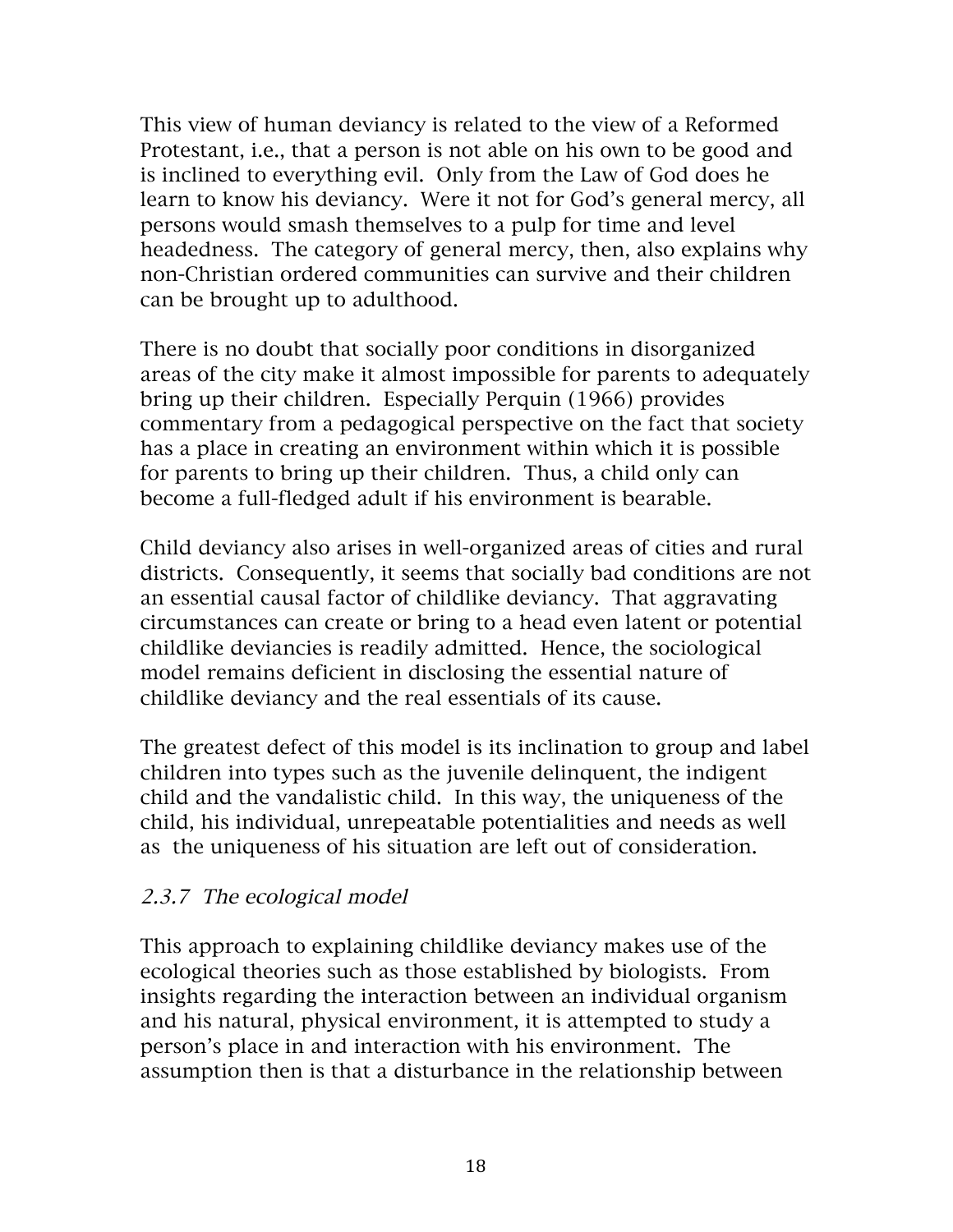an individual and his environment upsets the order and system of nature.

Each species, including humans, has through evolution developed a state of adjustment to a specific environment or ecosystem. Thus he fits into the food chain maintained in that ecosystem. Not only are all of his needs satisfied, in his turn, he is an indispensible chain for the survival of others. If this delicate balance is disturbed, disharmony arises that leads to deviancy and decline. Because of the close entwinement and interdependence of all lives within the particular ecological system, a chain reaction occurs and the total system is affected.

The proponents of this line of thinking stress the necessity of studying an individual in his natural surroundings. As soon as he is removed from his ecosystem, other influences, relations and coherencies arise that lead to acquiring a changed image or impression of him. Thus, whoever wants to study a person or child must do this there where he is to be found, i.e., in his lifeworld. As soon as one removes him to an organization, laboratory or other test local, one breaks his ecological situatedness and one destroys the object of study.

There is a close affinity between the ecological and the sociological model for studying childlike deviancy. Viewed ecologically, the social system of a city or district is an integrated part of the ecosystem of that area. Matters such as forming groups, communicating and acculturating are of ecological importance.

Different from proponents of the sociological model, ecologists and especially medical ecologists direct a lot of attention to a child in the ecosystem. Faris and Dunham, whose work Mental disorders in urban areas appeared in 1939, distinguish the following preconditions for childlike mental health and cultural integration (Feagans, 1977):

- \_ intimacy among the child and members of his primary group,
- reasonable consistency in influencing the child, and
- reasonable harmony between home influence and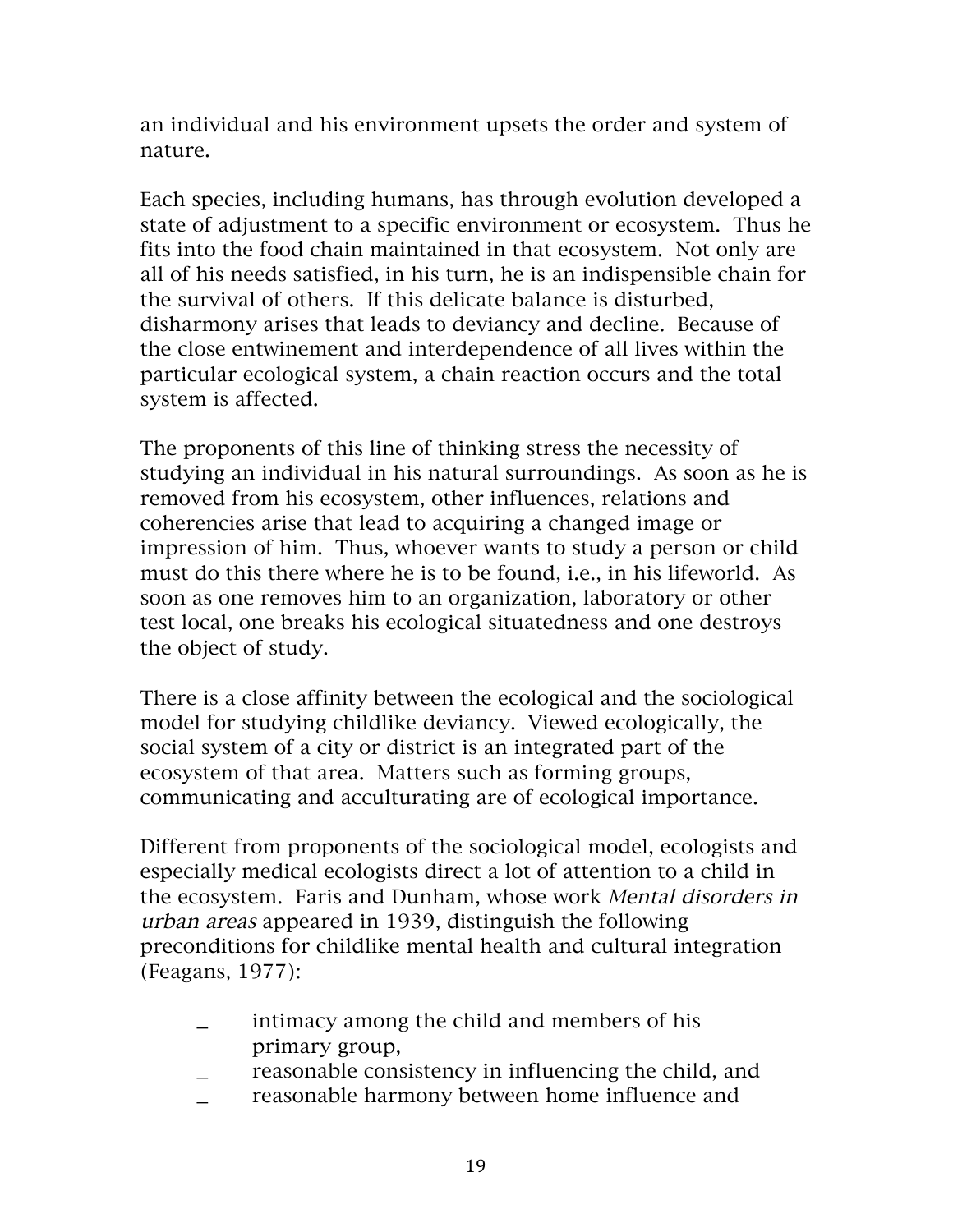#### that of institutions outside the home.

After an overview of research results from biologists, anthropologists and sociologists of children in the ecosystem, Feagans (1977) finds that there are designatable innate personal characteristics that are going to determine in which degree and whether a child is going to harmoniously mesh with his ecosystem. Once again, this amounts to the well-known convergence theory that behavior is determined by an interaction between heredity and environment (Stagner and Karowski, 1952).

This model begins from a naturalistic view of being human. A person is reduced to an extension of the animal. The same lawfulness and ordering principles applicable to studying animal behavior are made applicable to a human being.

That human beings have particular characteristics in common with animals is a generally accepted fact. However, that he enters into communication with his surrounding reality in the same way is not acceptable. In the ways a person, as a totality in function, goes to and enters into communication with his surrounding world (Umwelt), he differentiates himself from all other known beings. Ungersma (1961, p. 23) cites Viktor Frankl's nice example of an airplane that is parked at a hanger. It possesses the same electrical wiring, metal sheets, etc. as what another mechanical apparatus shows. However, it is only when it is in flight that all of these subparts function together in order to transport passengers through the air to a destination that it really acquires the sense and meaning of an airplane.

As a crown of creation, a human being takes his place in the wonderful order of the earth. He does not stand apart from nature and the other living beings that are part of his physical surroundings. However, there is little reason to assume that the unique way of being human is to be studied following the same model as studying the other species that dwell on earth with him. Interdependence does not presume equivalence.

In order to try to place an individual person's surrounding world into an ecosystem, all environmental factors, i.e., all factors external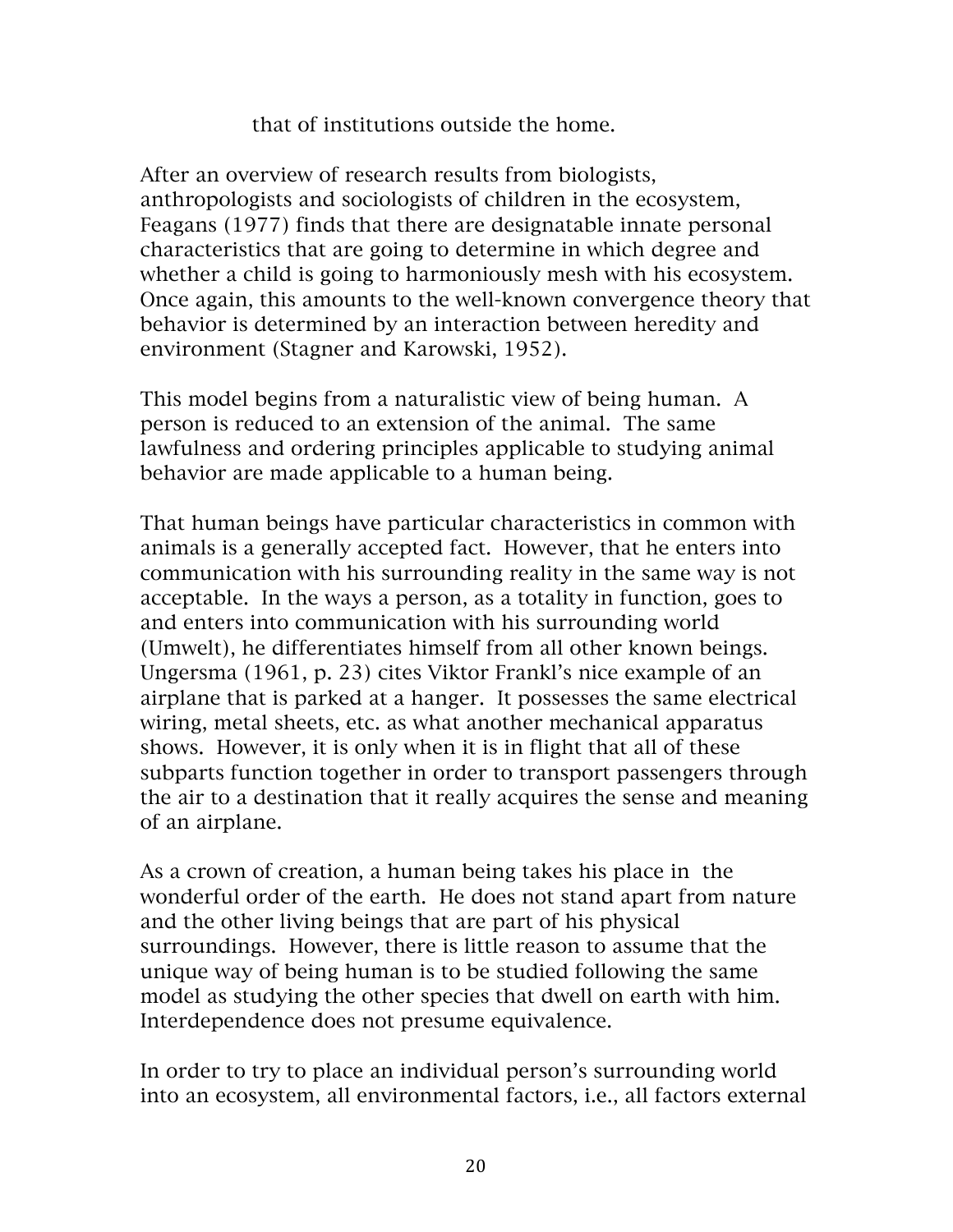to a person, must be subsumed under the concept of system. The term then is so broadly interpreted that it is meaningless.

It is admirable that the proponents of this model have arrived at the insight that a person always is situated and that any attempt to isolate him and study him in other circumstances, introduces such change that the phenomenon is destroyed. A deviant child thus must be studied there where he presents himself in the reality of life.

But no attempt is made to show the mutual coherencies among the constituents of a child's ecosystem. Hence, one cannot say with certainty what causative factors lead to deviancy, other than merely indicating a disturbance in balance. Also, this indication is stated so broadly and widely that it is of little value to practicing child psychologists who want to ascertain the nature of child deviancy and its causative factors.

#### 2.3.8 The anti-theories

Rhodes and Tracy (1977) bring under this heading all of those variegated theories that have to do with the presumption that childlike deviancy is the result of institutions in the modern technological culture such as schools, churches, industries, capitalism and war. All of these lead to alienating a person from his true feelings, his conscience, his bodily sensations, his fellow persons and even God. Goodman (1980, p. 12), in his work Growing up absurd, states the matter as follows, "… our abundant society is at present simply deficient in many of the most elementary objective opportunities and worthwhile goals that could make growing up possible".

According to this view, all children who grow up with these cultural "genes" are predisposed to deviancy. Only those who break away from social institutions (the "establishment") have any hope of overcoming deviancy. The rest simply are "useless and cynical bipeds" according to Goodman (1960, p. 14).

These theories have appeared between the early 1950's and the late 1960's. The children who are referred to hereafter as being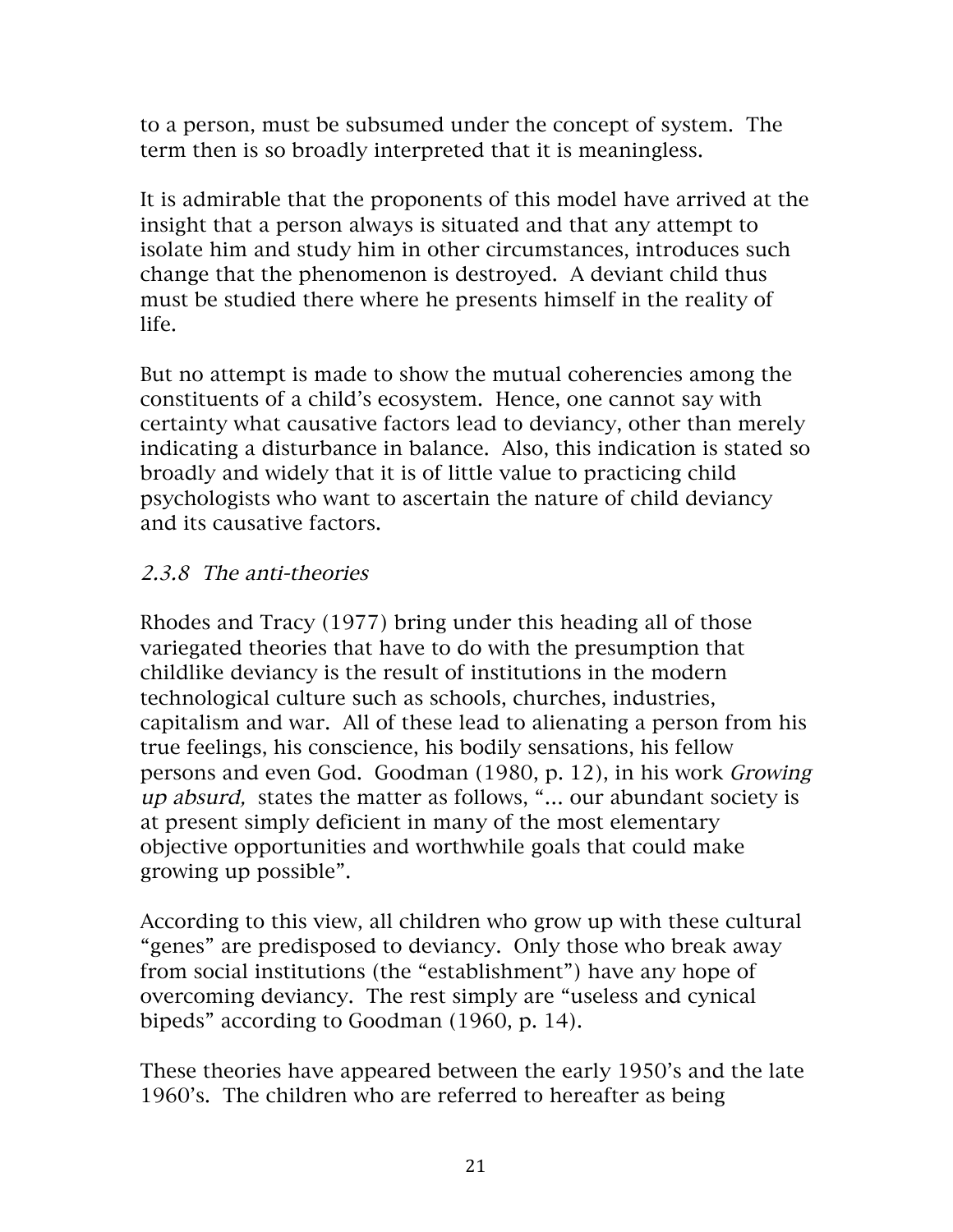"degenerate, useless, dehumanized youth" thus are the generation born after World War II. They had become the hippie cult, the flower children who were disillusioned with the hypocritical, decadent society that they had inherited from their parents and who had tried to live in "love and peace".

As Rhodes and Tracy (1977) indicate directly, the pronouncements of these theorists regarding the origin and nature of deviancy are so diverse that that they cannot be strung together into a model. However, what is conspicuous is the uninterrupted note of embitterment such as what Bron (1977, p. 457) illustrates by the following striking stanza:

Crushed

Schematized by you I am no longer me becoming only you Caught in a cage.

Because of the diversity of these theories it is not possible to evaluate them as a unity. The interconnecting factor, however, is the denial of any personal role in the state of matters. The world and human society apparently is in such a perilous state because of the assistance of others. According to these theoreticians, the deviant children who have arisen in these communities did not have a role in or co-responsibility for their deviancy. Indeed, it is accepted that they could have become different if they were allowed to be so. From themselves, their physical constitution or innate potentialities there is no reason why each could not develop optimally. It is a one-sided view and an oversimplifying of the problem regarding the fact of deviancy.

Experiments with new structures of social organization, unconventional school instruction, loose family groupings, etc. are not unknown. Indeed, not one of these experiments to date has arrived at an acceptable alternative that disengages childlike deviancy.

Janov (1971 and 1973) and his co-workers have relieved a large number of parents and children of their "pain" via his "primal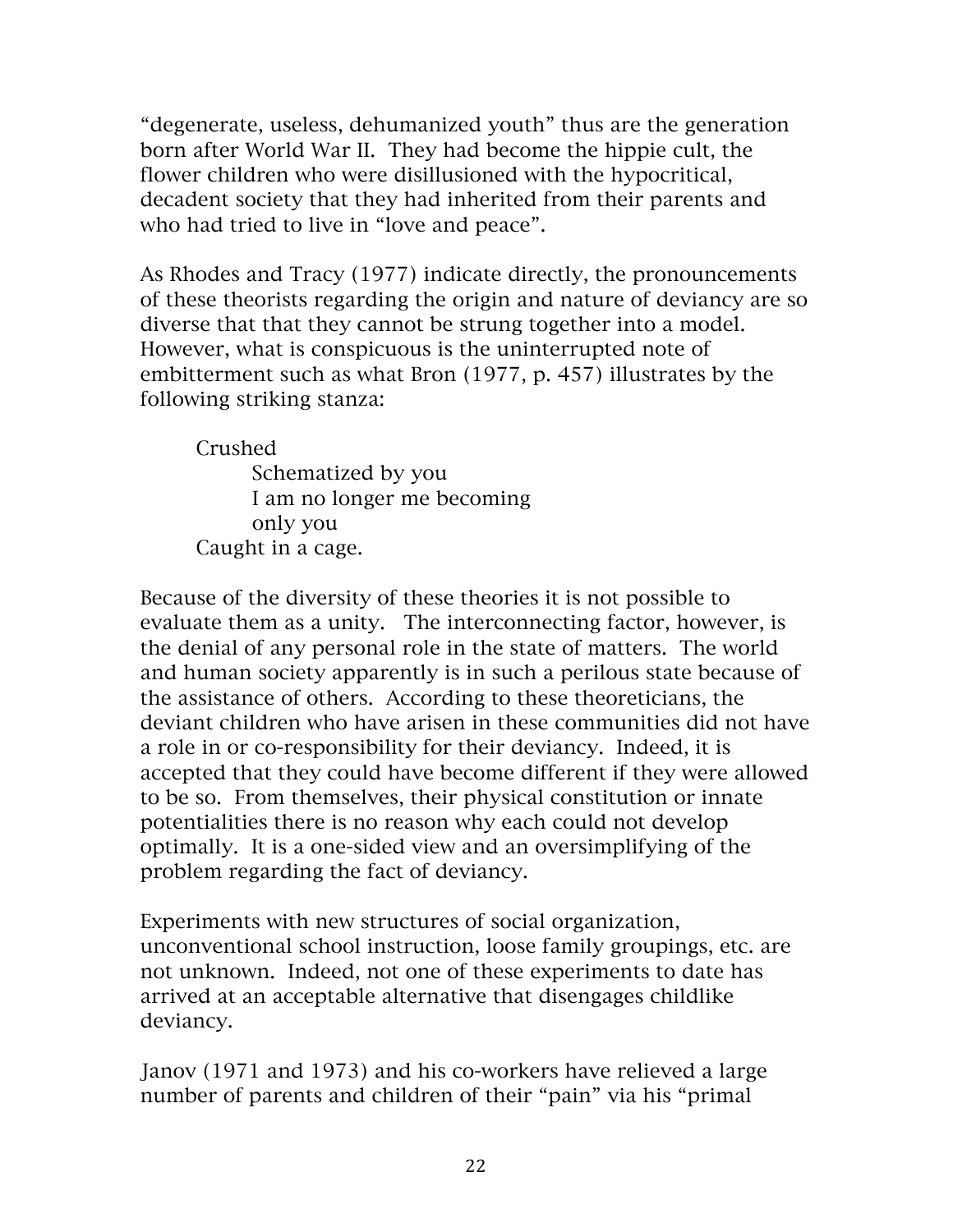therapy" and tried to lump them together in groups in an attempt to form the core of a new community. However, still no proof exists that a "painless" existence protects children from future derailment. His view that pain (in the broadest sense of the word) causes deviancy, including that pain caused by the parents, even during birth, is shown to be adequate.

Viewed pedagogically, this exemption from all blame or coresponsibility of a child does not speak well. Frankl (1976) indicates that a person can grasp the meaning of his life when he arrives at the insight that in life, he is the one questioned. According to him, the primary question to which an answer must be found is not what life owes a person but what a person is indebted to in order to be able to lead a meaningful life. Unwillingness to accept the inevitable plunges a person into an existential crisis. Also, a child cannot escape this.

Despite the diversity of these anti-theories there still is no long-term evidence of their merits.

# 2.4 The pedagogical explanation of deviancy

## 2.4.1 Introduction

Besides the six models for exploring childlike deviancy, that especially are used in America, Britain and Europe, all, with the possible exception of the ecological view, also are found in the South African practice. In addition, in our country, deviancy in children also is explicated from a pedagogical perspective.

Especially in the Transvaal and Cape Provinces, thanks to the influence of the University of Pretoria, the Rand Afrikaans University, the Pedagogical Services of the Transvaal Department of Education as well as the Universities of Stellenbosch and Port Elizabeth, this view of child deviancy is in vogue. The pedagogical view concerning child deviancy is less known at some institution that intervene with child problems, mainly because the literature and documentation in this regard is relatively recent and the fact that almost all existing publications on modern pedagogical thinking in the R.S.A. have appeared in Afrikaans.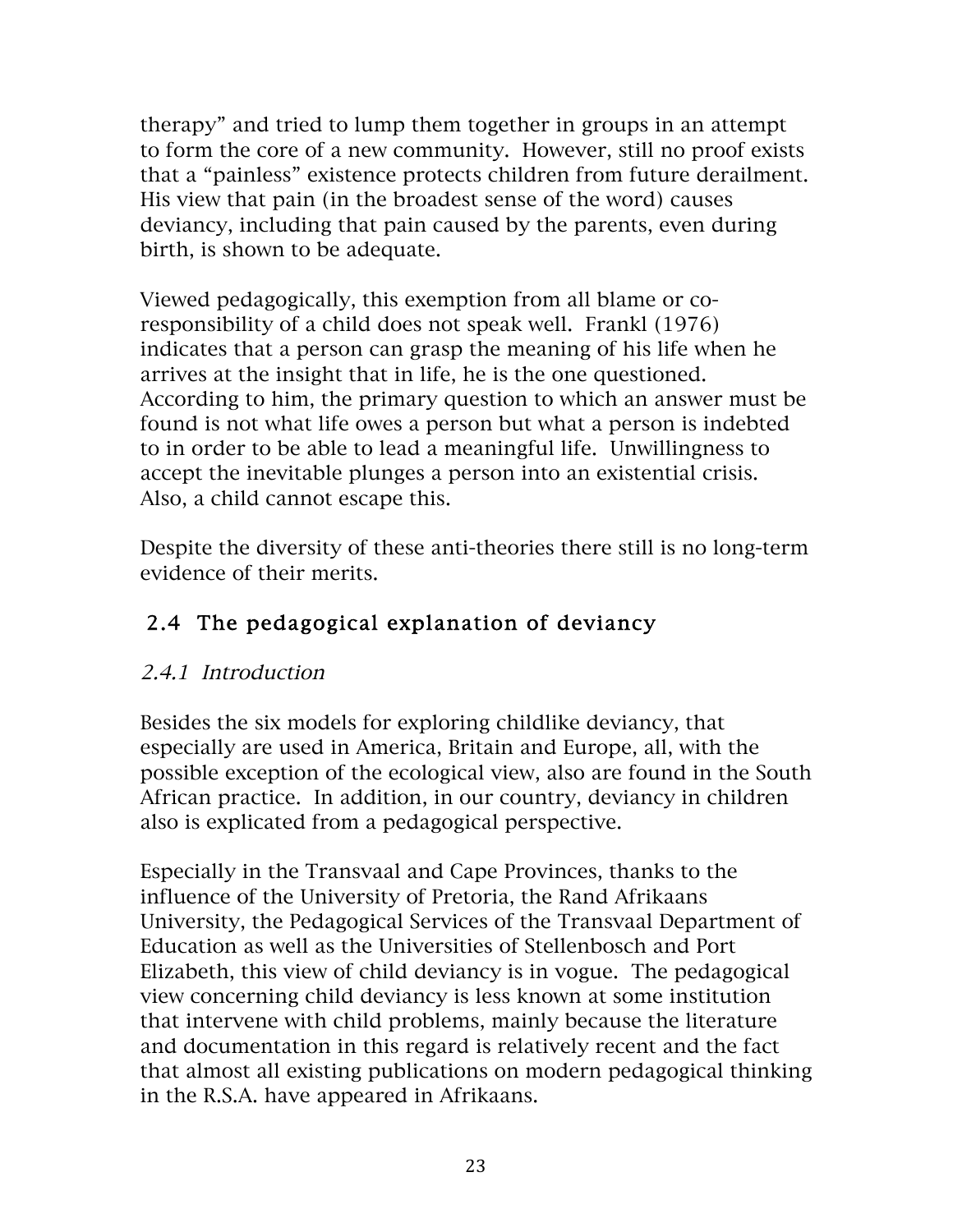The pedagogical model that embodies the structures of adequate educating and the related adequate becoming of a child are applied in exploring problematic educating and childlike restraints in becoming. The latter is the field of study of orthopedagogics. This also explains why orthopedagogics does not disclose and apply its own categories in its theorizing but avails itself of all existing categories that have been disclosed by the various pedagogical partdisciplines (Van Niekerk, 1978). Deviancy is recognized in terms of what is adequate [the disclosed catgories]. In other words, it is from knowledge of the proper or the desired that the "problem" is evaluated. The acceptable, proper or desired furnish the aims and focuses for any intervention to eliminate the deviancy. The pedagogical throws the orthopedagogical in relief. From the pedagogical, the orthopedagogical is knowable. The pedagogic serves as a model for the orthopedagogic.

#### 2.4.2 Deviancy as inadequately becoming adult

That a child becomes different daily, for the good or the bad, is a fact of being that shows itself to anyone who has had the opportunity to observe a child there where he appears. In the current literature this becoming different is denoted by a variety of terms such as growth, development and maturation.

All of these concepts are applied to a human child, as well as little animals and even plants very assuredly. However, it fails the essentials of the event by referring to and verbalizing a human child with these terms. A careful researcher who wants to study the change that occurs with a child thus is obligated to use terminology that verbalizes what is essential of the phenomenon. In this case there is an attempt to turn to a term the verbalizes the uniqueness of a child, what distinguishes him from the young of other species. The use of the term *becoming* to indicate this essential human event has already found acceptance with child psychologists who proceed from a phenomenological approach.

At the Faculty of Education of the University of Pretoria, thanks to the pioneering work of Sonnekus (1973) and his co-workers, the essences of becoming have been disclosed (Van Niekerk, 1978).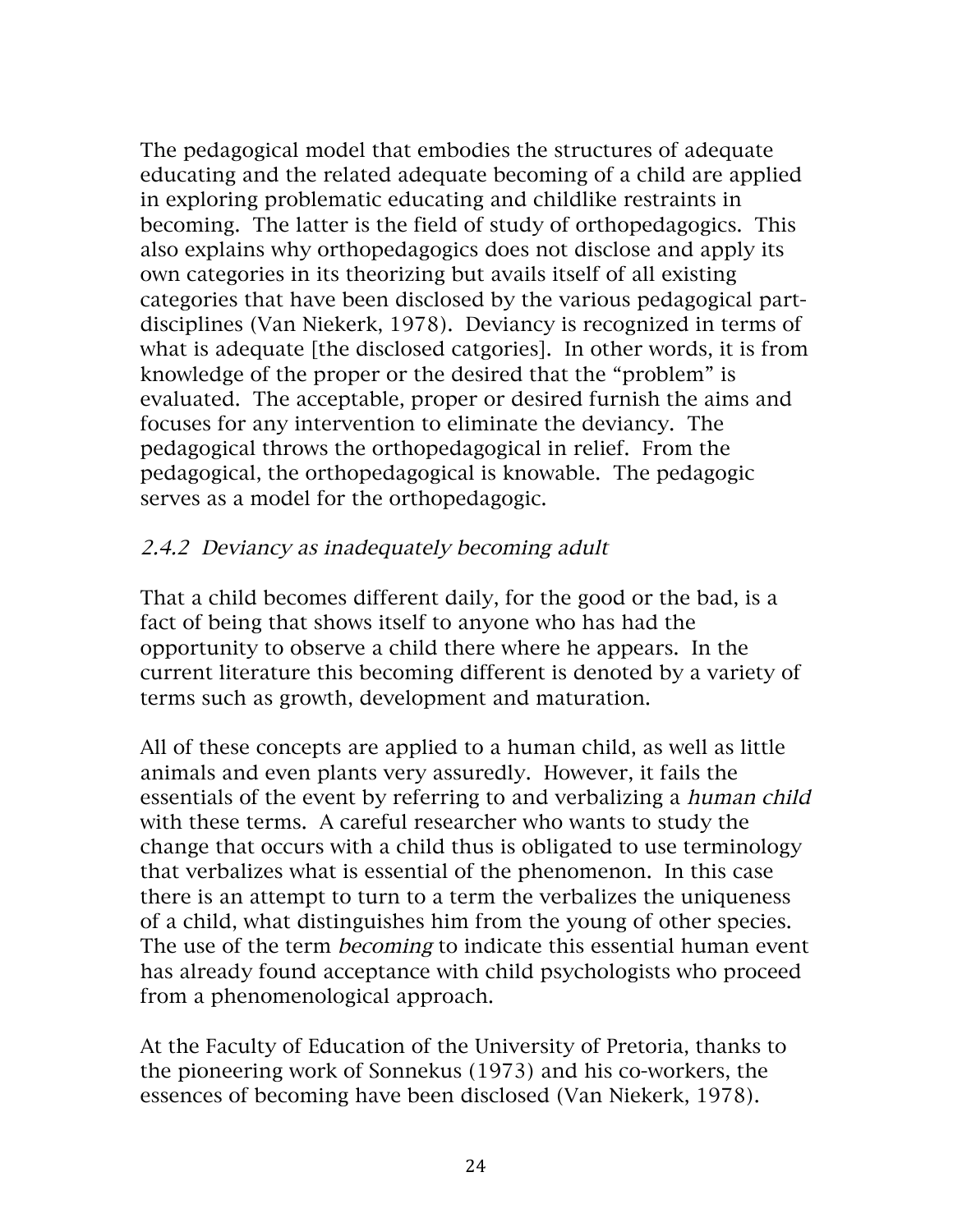Now it can accurately be indicated what occurs when a child gradually becomes different, that he who was born a helpless baby becomes until eventually he has become an independent adult. This change from dependence to independence, from ignorance to knowing, from non-responsible to responsible, from unformed to formed, from child to adult is called becoming.

The concept becoming embraces and presumes physical growth and development and all of the bodily changes that are related to maturation. However, it also includes the fact that a child as person has particular, essential personal potentialities at his disposal. Other than in the case of his physical attributes that develop involuntarily or that can be elicited by stimuli into responses, these personal potentialities are realized by the intentional directedness of a child himself. What he possesses as potential must be transformed into reality by the input of the child himself. He must realize or actualize his personal potentialities. This realizing confirms a psychic life. A child unfolds as a person when he actualizes his psychic life. The adequate actualization of his psychic life is a precondition for adequately becoming.

Because a child is not yet independent and responsible, he cannot arrive at adulthood alone without help, guidance, support and direction from a responsible adult. He thus is committed to being educated or brought up. Only from the safety of an educative situation can he, with security, intentionally direct himself to actualize his psychic life so that he will become a person in life and not merely exist as a member of his species. Educating is essential for becoming (Nel, 1968).

When educating progresses inadequately, becoming is damaged. By inadequate educating is meant that the essences of educating, parts of the event that cannot be thought away (Landman, 1977), are present in disturbed or attenuated ways. This can be a qualitative or quantitative deficiency. Because educating is a precondition for the adequate unfolding (becoming) of personal potentialities, it follows that defective educating will have the consequence of impeding becoming. The course or event of becoming is restrained such that its tempo decreases. A child on his way to adulthood is delayed. Thus, as a result of the impediment, he only is late in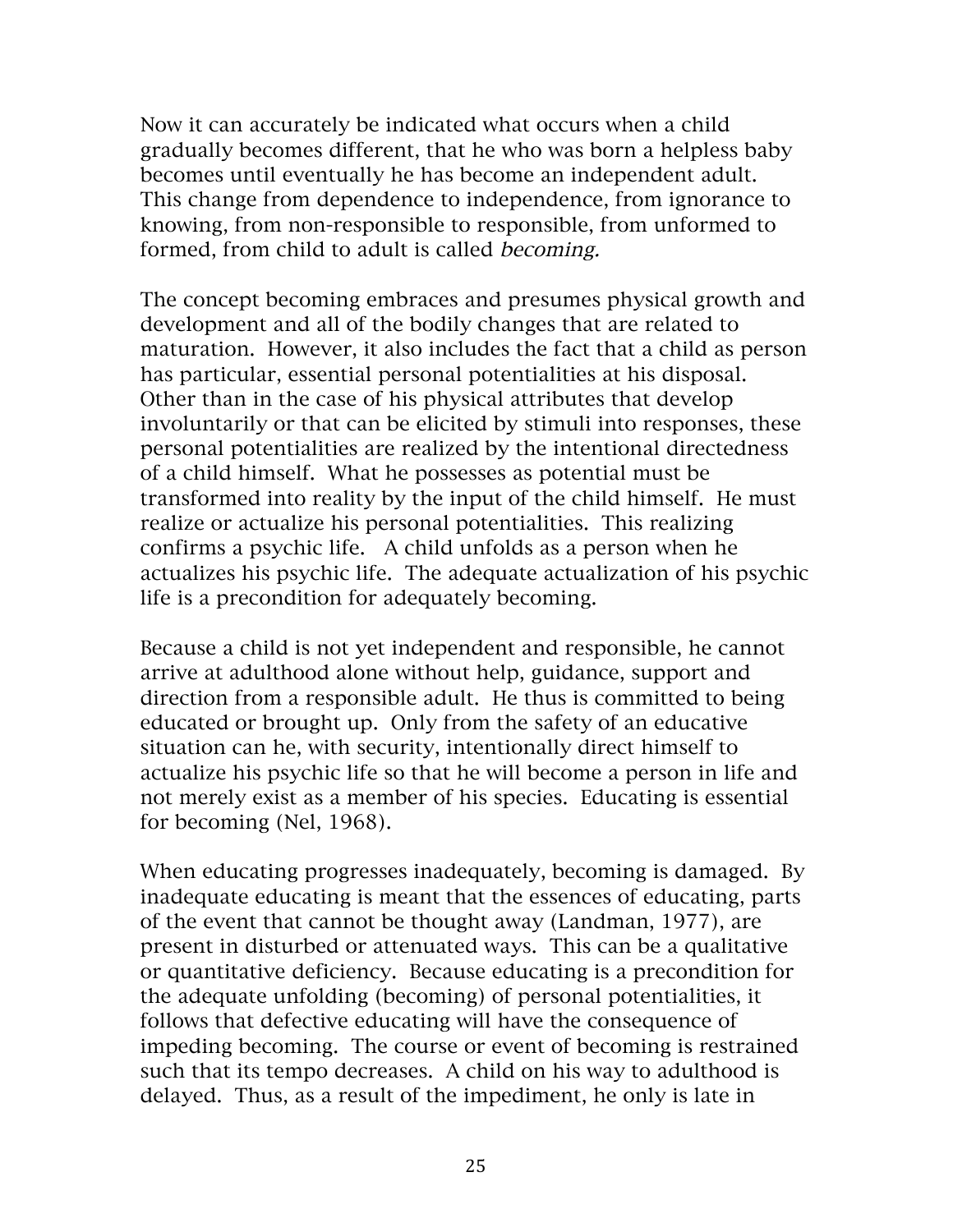becoming adult, or if the problematic is not eliminated, this can result in his being retarded such that he only becomes partially adult. In serious cases a child, indeed, does not reach adulthood.

When a child is born as a helpless being, he immediately is in an educative relationship with his parents. This is the first and most primary relationship in a child's life. However, there is nothing he can do to insure that his parents will accept, embrace and educate him in love. However, what is given with being a child is primordial trust and openness that entails that a child, without any contributing or causal reasons, accepts that his parents mean well by him, that they will support him to overcome his helplessness until he becomes adult. Koster, (1972, p. 9) says "If a child receives his trust, he ventures to genuinely obey". Obedience for a child is a great risk because it is a step into the dark in complete trust that the person to whom he gives unconditional obedience means well by him. This primordial openness for, directedness to and trust in his parents make educating possible. A child lends himself to this.

If there is this trust and willingness to be recognized and directed by his parents in love and responsibility, from his relationship with them, which is carried by understanding, trust and authority (Landman, 1971), a child can in safety and security venture to unfold his personal potentialities (Sonnekus, 1976). As a person, a child has at his disposal psychic life potentialities that will not necessarily unfold in specific phases of life. The precondition for making an effort at personal unfolding is an adequate situation of educating.

If such an educative situation is lacking in some respect, a child as a not yet morally independent, not yet responsible, not yet knowing, not yet experienced being is exposed to failure. Each such failure results in his possessed experiences being unfavorable after giving meaning to himself and his Umwelt. A child does not yet have an established life- and world-view and in his judgment of himself, his fellow persons and the things around him he is dependent on those adults he knows and trusts and with whom he identifies. Moustakas (1959) says that parents often are ignorant of leaving the impression that a child is someone with less human dignity. A child's view of himself and the meaning he gives to his own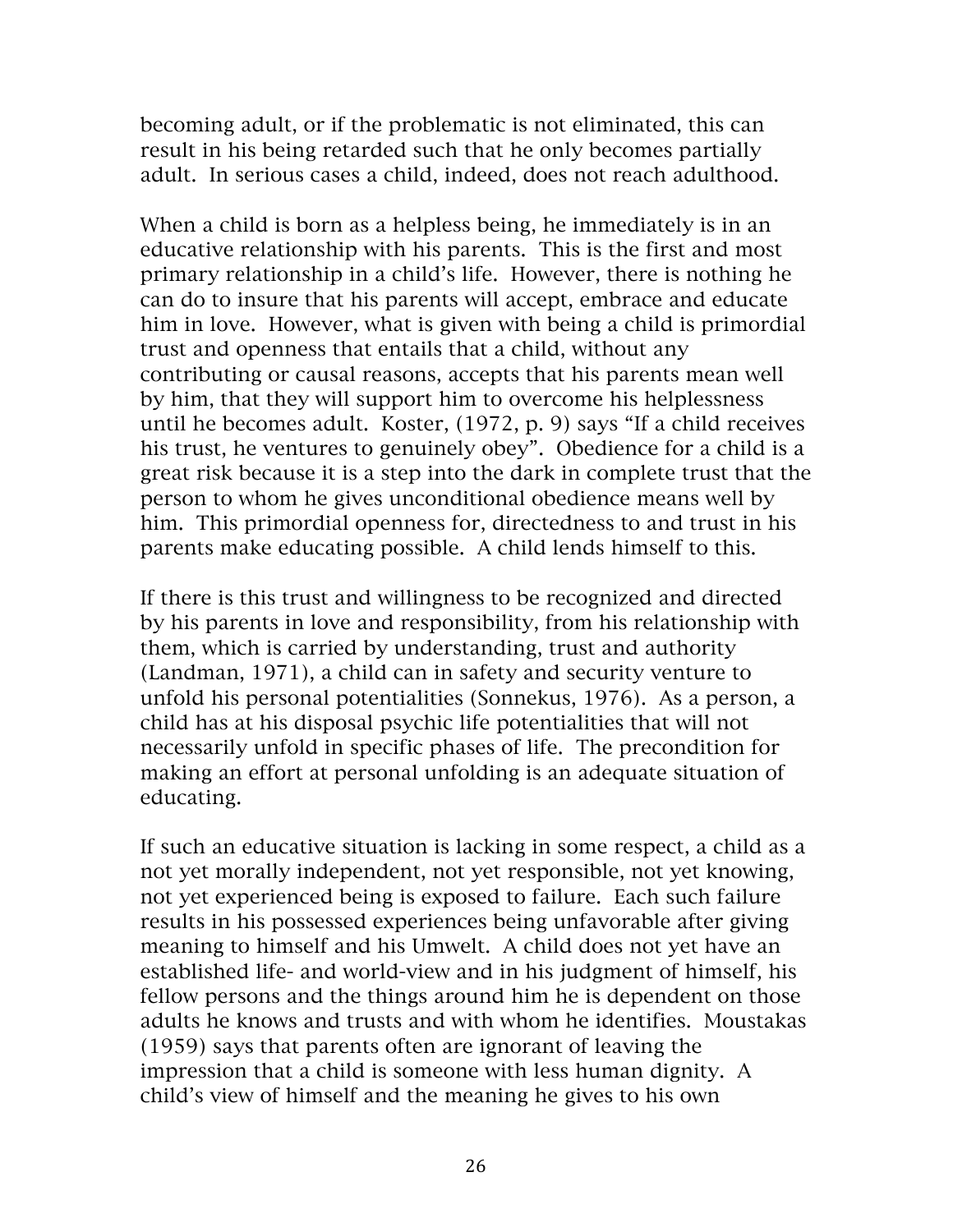existence is the consequence of his experiences of his inter-human relationships. When parents offend him in his human dignity, he inherits a possessed experience of feelings of guilt. He becomes anxious. He no longer can differentiate between perceptual and cognitive order as a result of his labile emotions that continually overwhelm him. Actualizing his psychic life suffers.

Parents who attest that they have love for their child but nevertheless would be glad if he were different, force him to conform to their wishes and desires. This child does not gain an insight into his own unique, meaningful existence. Self-knowledge and –understanding is an essence of adulthood and, as such, it also is an aim of educating (Landman, 1970). Indeed, this child does not succeed in discovering his own identity. "It is this loss of self which is his basic suffering" (Moustakas ,1959, p. 25). This is view confirmed by Janov (1973, p. 147) and Koster (1972, p. 13).

A child ought to become adult. To be a child is not improper but to remain one is unacceptable in all human communities (Landman, 1971). Irrespective of which particular content is given to the normative image of adulthood, an adult expects that his child will become an adult. The expected, desired or acceptable particulars of matters is that there will not be a stagnation or regression but an increase in the direction of adulthood as what this holds in the community of concern. A child must become.

Sonnekus (1973) and his co-workers have found that a child becomes by exploring, differentiating, distancing, objectifying and emancipating. He does this when he experiences, wills, lived experiences and by knowing. The latter are ways in which he actualizes his psychic life. That the psychic life has been actualized and that becoming has progressed are manifested in childlike behaving. In the changed ways in which a child behaves, it is disclosed that he no longer is what he was previously. He has learned something that has modified his attribution of meaning to reality. Because he has learned and now gives meaning more adequately (Sonnekus and Fereira, 1979), he communicates on a higher level of becoming. According to Van der Stoep (1972), following Klafki's line of thinking, a child learns only when he unlocks himself for reality. He directs himself intentionally in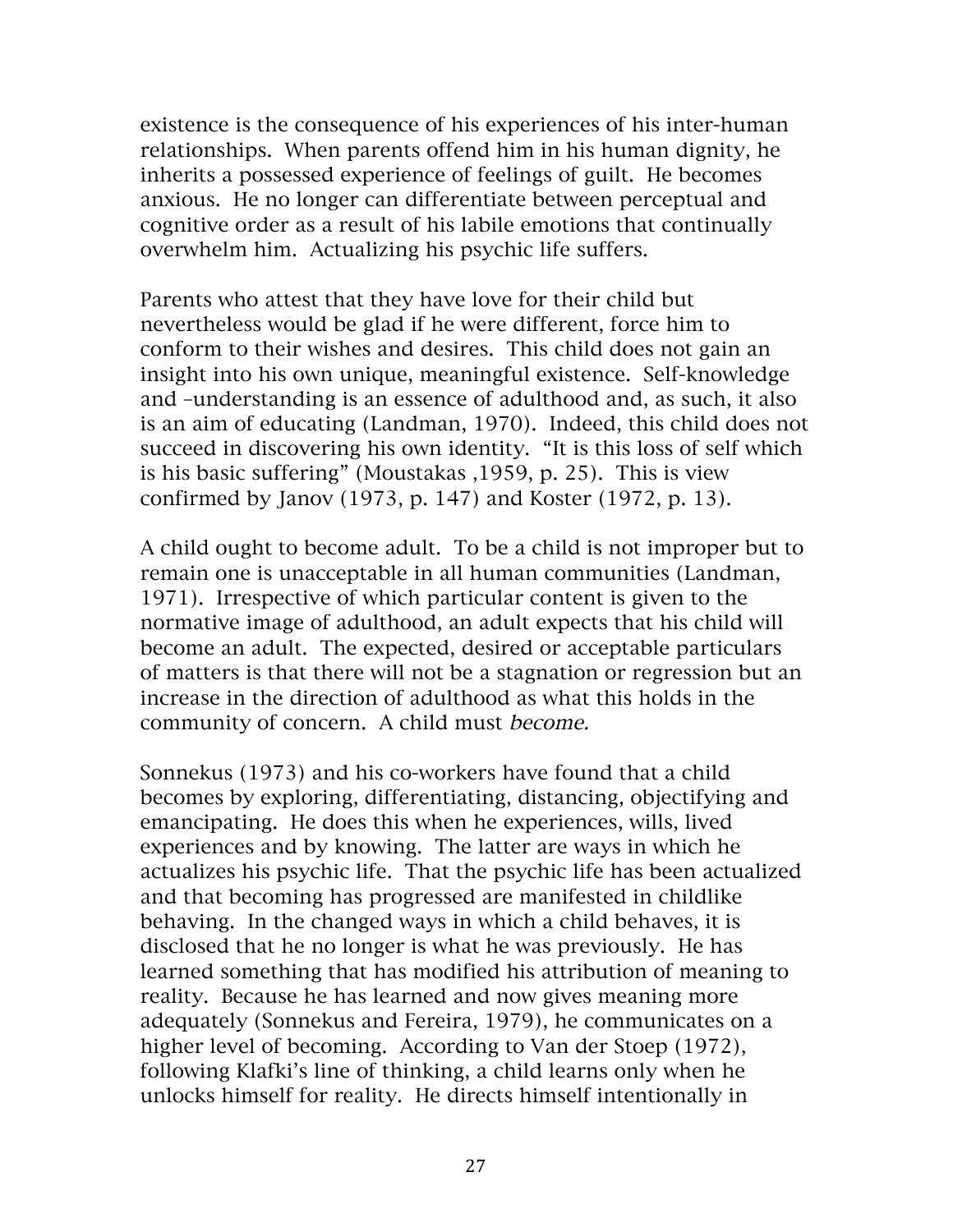openness to reality through active willful effort, by attending, by actualizing his affective, cognitive and normative personal potentialities.

Unlocking himself for reality, however, is not sufficient. A double unlocking must occur. Reality must be unlocked for the child and made accessible by someone who already commands it and who has an understanding of the child's state of becoming and deficiencies in knowing. In order to insure that the knowledge acquisition of the child occurs within a safe relationship, he needs to be accompanied by someone who is ready to support and accept responsibility for him. Such a person must be an adult who already is morally independent and has a grasp of the slice of reality under consideration.

This pedagogical view thus is in conflict with the views of particular "anti-theorists" and also psychodynamic theorists who, in their intervention with a child, will work in non-directive ways. It denies the presumption that a child will himself arrive at relevant insight if only he is allowed to interact with reality at his own tempo and for his own satisfaction. According to the pedagogical view, adequate learning that will have becoming as its consequence is realized only from an educative situation.

Bondesio (1977) points out that the fact that a child has learned and has become is read from his behaving. In his behaving he shows that now he gives different meaning to reality. From the ways he behaves it appears that he wills, experiences, lived experiences and knows. If a child shows in his behaving that he controls life content on a higher level, he has come closer to adulthood and also he has learned. Thus, learning also is a way in which the psychic life potentialities are actualized. Learning is paired with becoming; the one is a precondition for the other. A child who adequately explores, emancipates, distances, differentiates and objectifies will be able to sense, perceive, observe, imagine, fantasize, think and attend. There is a harmony between the course of learning and becoming (Van Niekerk, 1976). This mutual connection is well known to child psychologists. Carl R. Rogers in 1969, with the appearance of his insightful Freedom to learn, made a plea that teachers must notice and accommodate the becoming child in their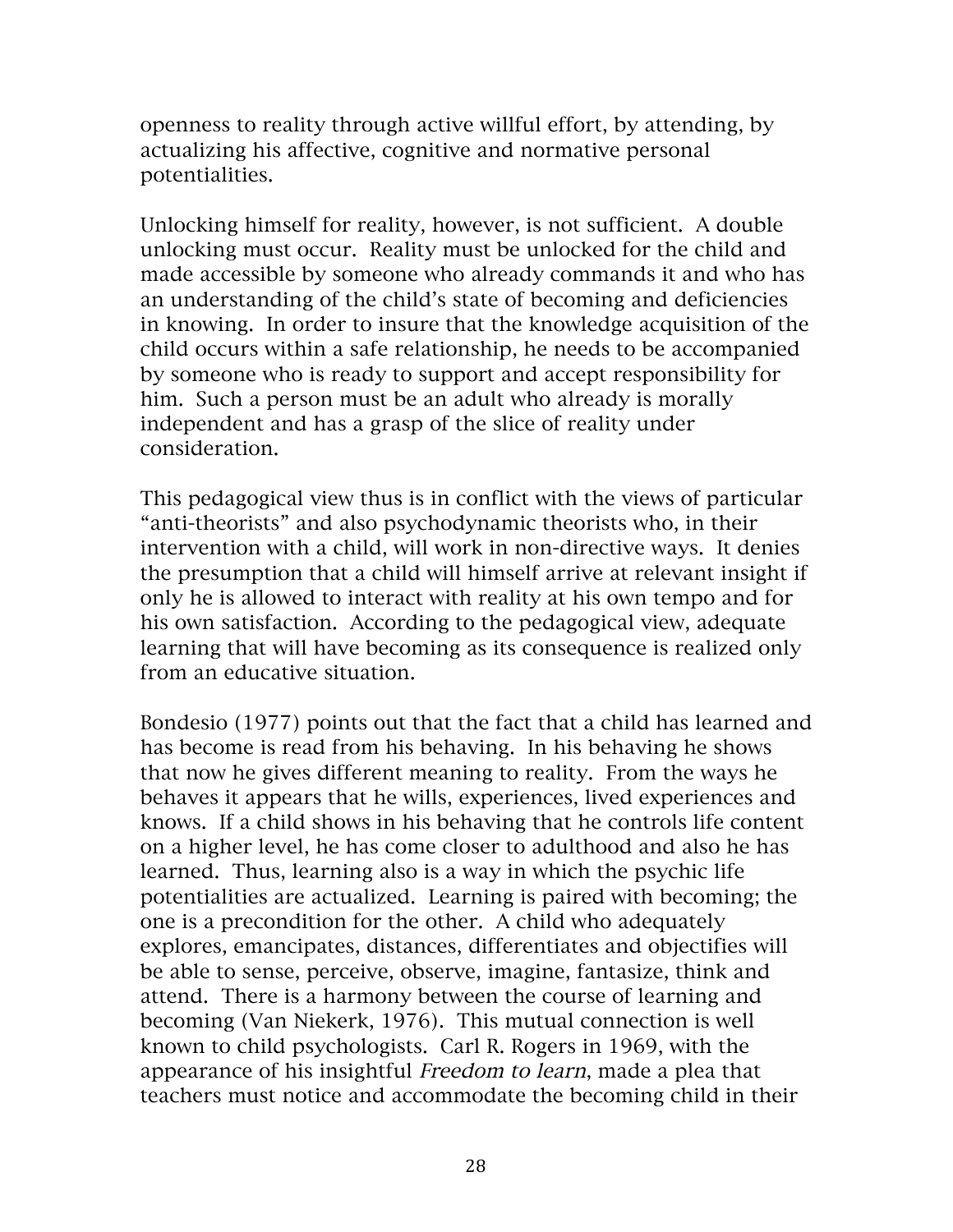classroom. However, he does not mention becoming as such but particularly emphasizes the fact that the psychic life is actualized on three levels, i.e., the emotional, the knowing and the normative (Cyril Burt, 1925).

As admirable as this insight might be, it is "doubtful if the complexity of human behavior as it appears as a gestalt can be understood at all if it is not first studied as separate components and then are placed again in the gestalt complex", according to Villiers (1975, pp. 24-25). The exposure of the essences of learning and becoming and then subsequently indicating their mutual coherencies and connections is accomplished by Sonnekus (1975) in his work Onderwyser, les en kind (The teacher, the lesson and the child).

Since a child on his own initiative, at his own tempo and on his own responsibility cannot arrive at a harmonious grasp of the reality of life surrounding him, and thus not be able to master the cultural heritage of his community, the help guidance, provision of help and direction of an adult are needed, and this input is educating a child (Landman and Gous, 1969).

Traditionally in English "opvoeding" is translated as "education" that, however, gradually began to be connected with the narrow sense of a school dealing with formal curriculum-bound contents. Nowadays, there are indications that there is a coming to the insight, even in the Anglo-American sphere of influence, that educating has a much broader meaning. Skuy (1975, p. 86) agrees with Gunzburg when he asserts that "everything we do to develop and stimulate the child's competence is educative". Van der Stoep (1968 and 1969) and his co-workers have contributed greatly to illuminating the coherencies between teaching and educating.

Finally it can be said that a child ought to become, from within an adequate educative situation, to that level of adulthood that is allotted to him as an individual. For this mutual input is required from the child as well as his educators. If the educating is problematic in nature, a child's becoming and learning progress disharmoniously. Restraints in becoming, learning problems and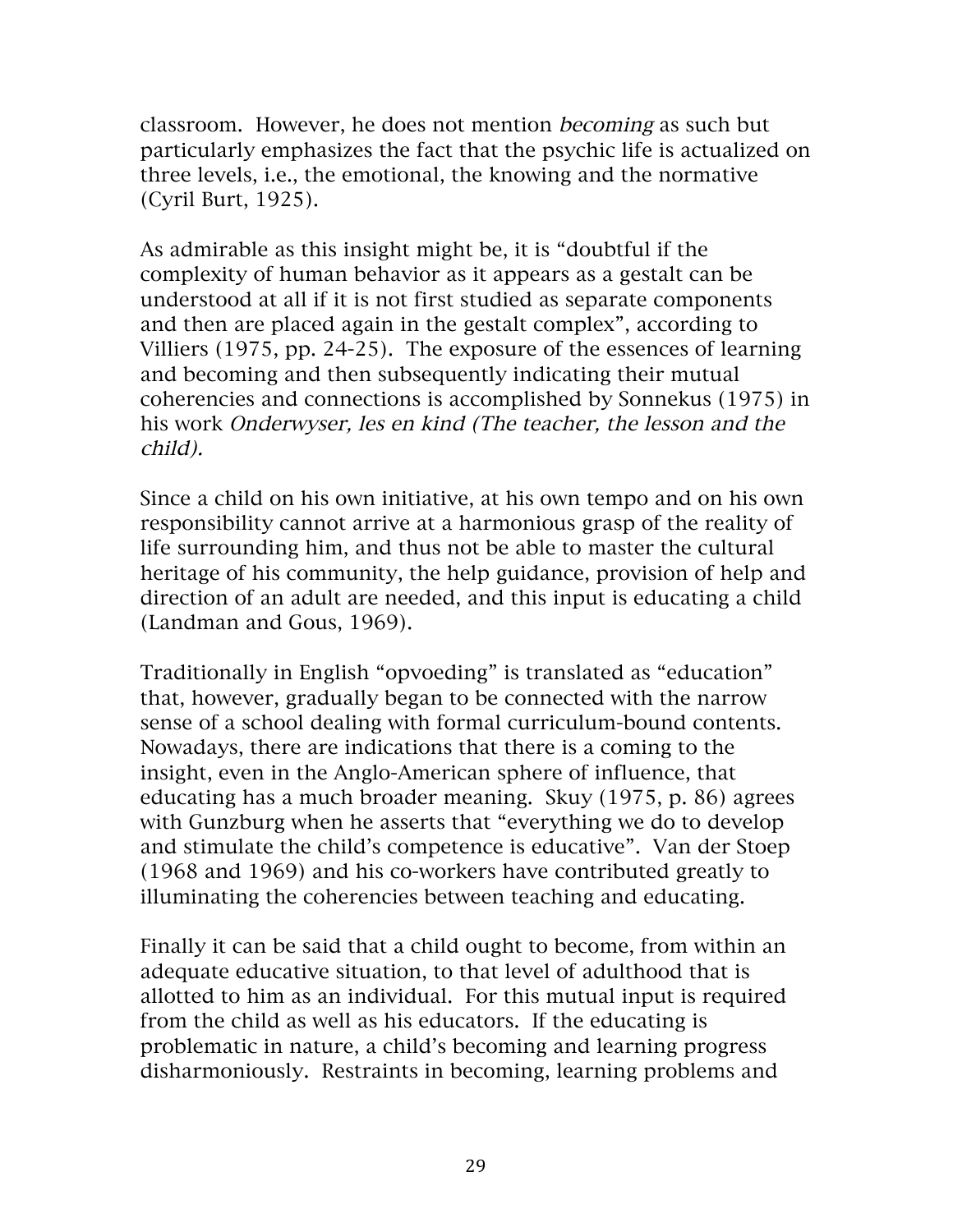even gaps in becoming arise. The child has derailed and deviated from the path of becoming.

# 2.5 The current practice of providing help

Since the 1950's the provision of specialized help as educative help to children with behavior- and learning-problems has enjoyed attention, also in the R.S.A. Thanks to the flourishing of pedagogical thinking in the Netherlands and Germany, quick progress in the study of pedagogics occurred, and in the R.S.A. as well. Especially in the Transvaal and in S.W.A. the local education authorities had proceeded to appoint educationists in their ancillary services. There was a definite growing awareness of the educative distress of these children and an attempt was made to provide them with educative help. Pedagogics figured prominently in this practice of providing help but there seemed to be a disharmonious emphasis on insights from one or at most two of the part-perspectives. There was little mention of therapy as an orthopedagogical practice that attests to an integration of insights from all of the part-disciplines each of which throws a separate perspective on the global phenomenon of educating.

At the University of Pretoria deep insights were arrived at regarding the connection between inadequate educating and personal degeneration. Thus, it had become necessary to search for a theoretical structure from a convergence of knowledge from all of the various part-disciplines of pedagogics that can serve as a foundation for establishing an accountable pedotherapy in behalf of a child impeded in becoming adult.

A pedagogically founded practice of providing help makes possible a clearly outlined aim regarding the personal manifestation of a particular child with problems and also offers guidelines for effective action. Even by a superficial reflection of some practices, especially the so-called child psychotherapeutic, it seems that little attention is given to this and other important aspects.

A deviant child has become different from what he ought to have become. Usually this has occurred over a long period of time. Eliminating the deviance also implies that the child must become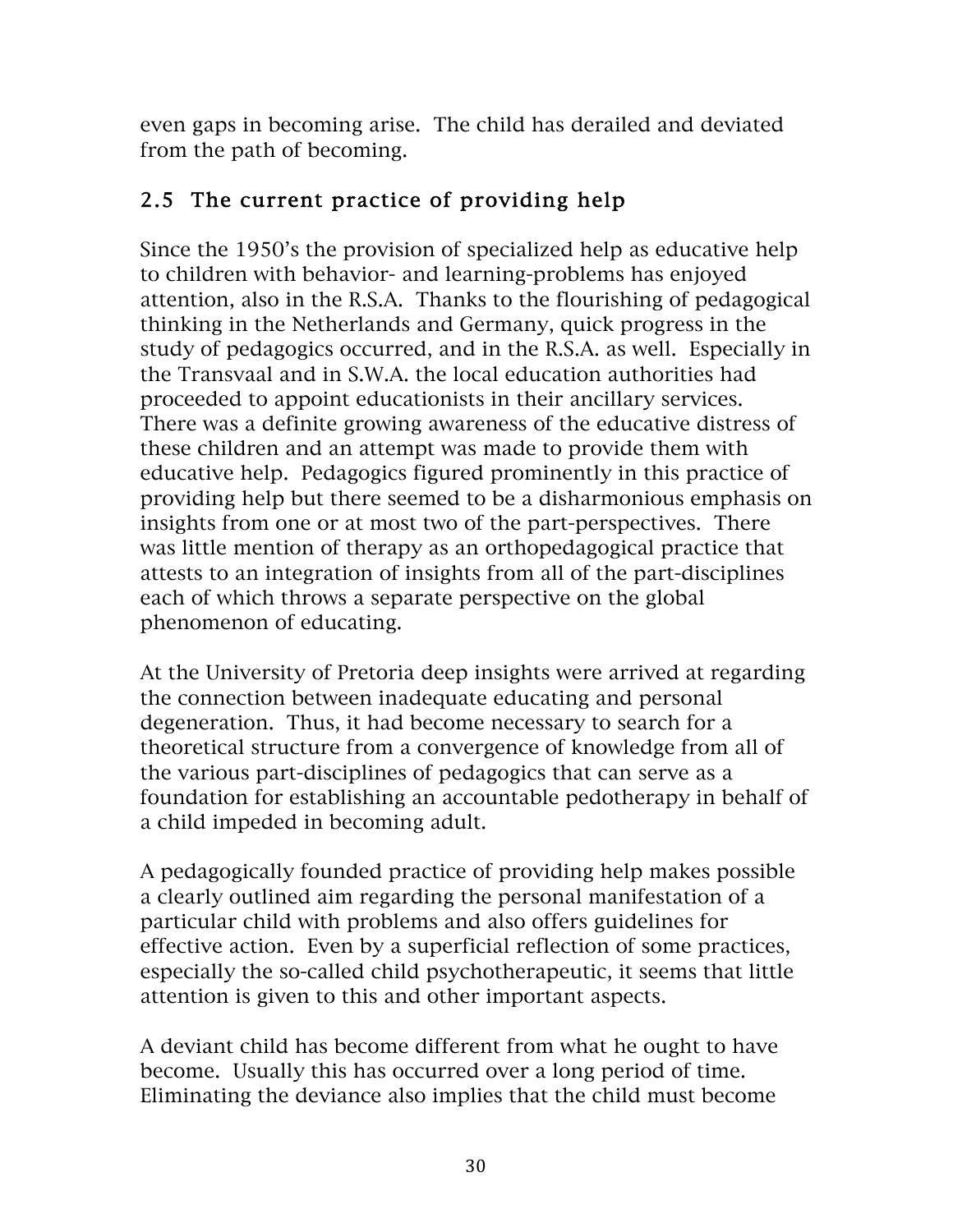"different" once again, but now as he ought to be. This is in anticipation that such a change cannot be accomplished within the space of a few hours.

A general drawback that resounds from the practice of providing help to a child is that psychotherapy with children is particularly time consuming. Especially in the case of child psychoanalysis, one hundred sessions is not seen as excessive. Even then a therapist succeeds only in bringing a fraction of pressing psychic contents to a re-lived experiencing and the therapy should still be continued. Researchers such as Rosenthal and Levine (1971) indicate that for other forms of psychotherapy the average duration is 39.9 weeks when a child has one session per week. It is clear that such a lengthy provision of help not only steals time but also has economic implications for the parents, the therapist and the state.

This lengthy duration can be attributed to a lack of clearly delimited aims of relevance to a specific child. Frequently in therapy a child is confronted with exploratory questions until the parents, teachers and therapist observe a general improvement. There are no restrictions placed on the availability of the therapist and no clear aims are stated in advance. The conclusion or suspension of help then is an additional difficult situation. Because there is not a final aim stated in the prognosis, no one is sure when the therapy is finalized. The conclusion of therapeutic contact is a knotty question asked in practice by many providers of help to children.

Arising from this deficiency in delimiting and precisely formulating aims is the matter of evaluation. If a therapist has no clear aim in sight, he also cannot determine if he has succeeded in reaching it. Thus, there is a lack of clear criteria or yardsticks in terms of which the success of the therapeutic results can be gauged. Attempts at quantifying and finding exact quantitative yardsticks have enjoyed much attention, especially from psychometricians. The results of this comprehensive research has continually seemed to be useless for a practicing therapist for the simple reason that each person and each troubled child and his therapist is unique. Also each human and problem situation is unique. A child and his problems do not lend themselves to being standardized or quantified.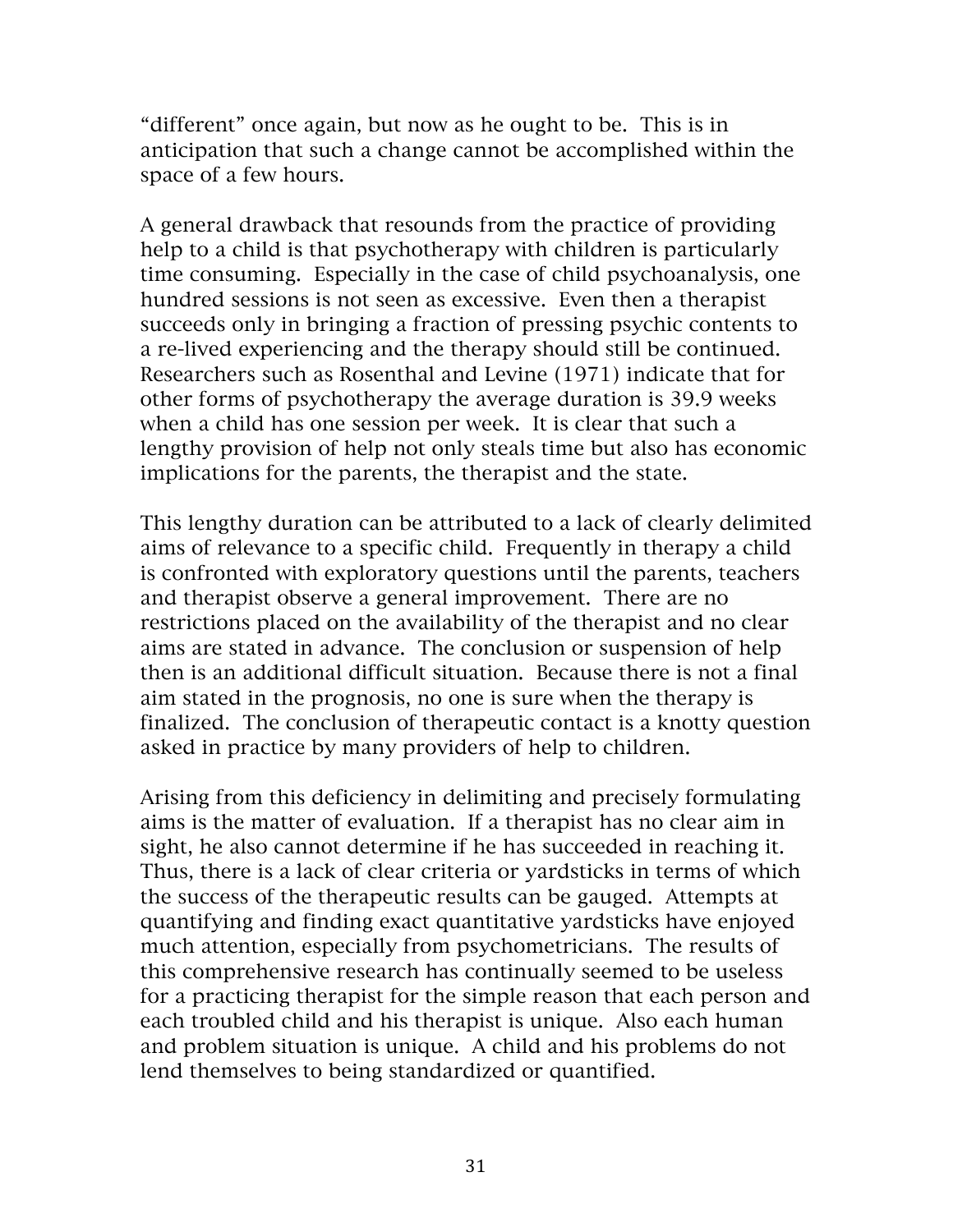The inadequateness of psychometric and statistical evaluating is not unique to the therapeutic practice. Every teacher who is involved with a child in a learning situation is confronted with the same knotty question, i.e., where is the evidence that this child who was ignorant and unskilled about specific learning content is now knowledgeable and skillful, such that he has a grasp of the content, can in proper and acceptable ways manage and apply it in everyday life situations?

Didactic pedagogics explicitly involves itself with searching for an answer to this question. Particular meaningful guidelines already have been established for the practice of teaching with an eye to the effective course of a lesson. During the course of a lesson a child becomes different in terms of new content in the sense that he is supported to effectively integrate new meanings into his experiential world.

The therapeutic intervention with a deviant child aims to support him in attributing new meaning and it is obvious that:

In order to become, and thus to become different, a child must actualize his psychic life potentialities. Psychopedagogics is that pedagogical part-perspective that specifically concerns itself with the actualization of a child's psychic life [in an educative relation]. Children who enter any kind of therapy show gaps and deficiencies in actualizing their psychic life. A therapist who wants to be of help to a child thus must acquire knowledge of the findings of psychopedagogues. However, merely acquiring this knowledge is not sufficient. The handling or practice in behalf of the child must be a reflection of such insight. Clarity must be acquired about what is involved in the actualization of the psychic life of a specific deviant child because he also remains a child who is learning and becoming adult.

That a therapeutic event in its essence is an educative event is accepted in the current literature beyond any doubt. The slogan that a therapeutic event is a learning event resounds widely. However, when it is a child who learns in a specific relationship to an adult, indeed it is a teaching, i.e., educative event. In his work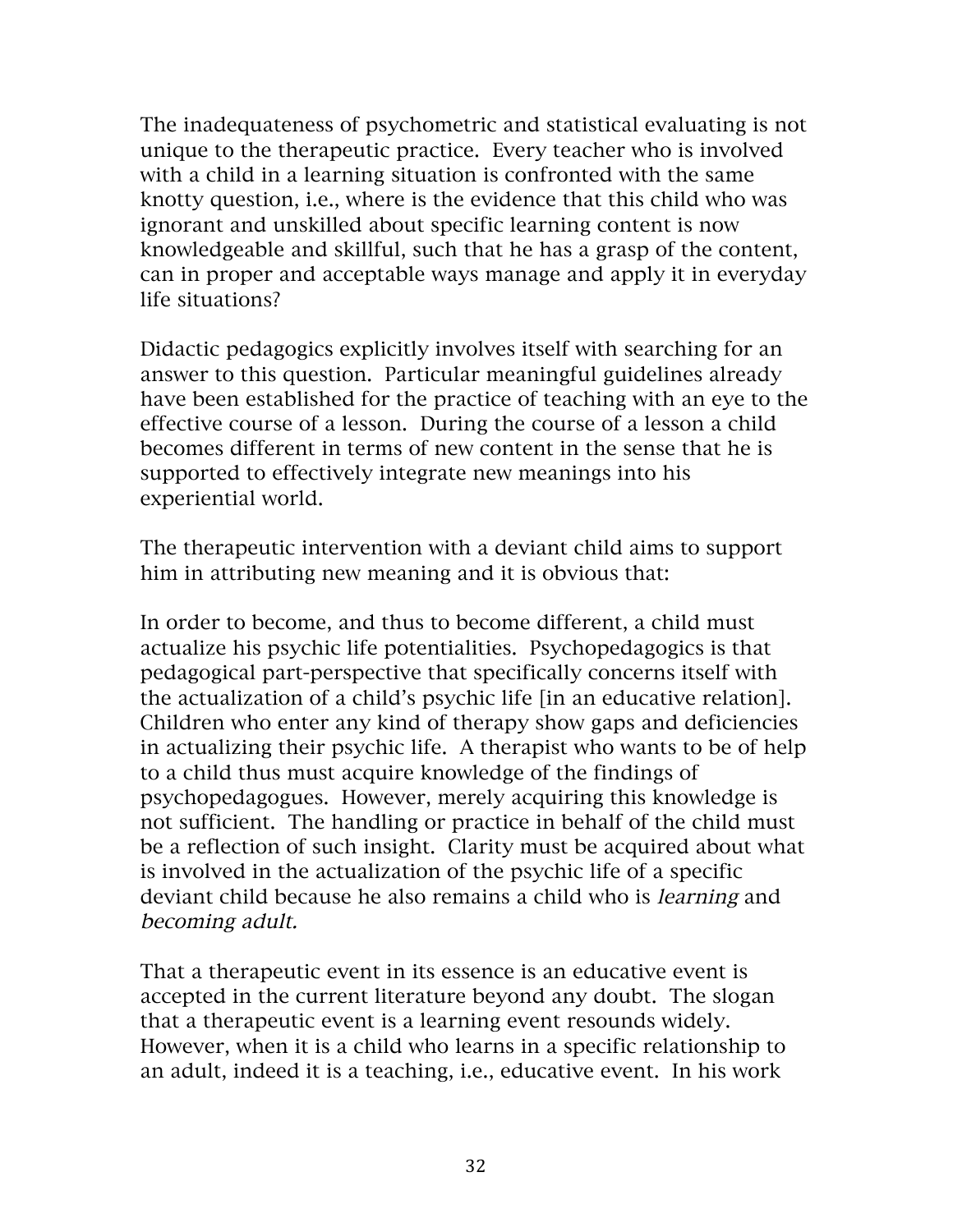Voortgang en nieuw begin in de opvoeding [Progress and new beginning in education] (1971) Lubbers discusses this matter in detail. What educating is in its essence is the area of study of fundamental pedagogics. Any practice of providing help to a child that aims at his progress and change in the direction of additional becoming and thus in the direction of adulthood must evidence a grounding in the essences of educating.

The current practice of providing help to a deviant child shows a conspicuous resemblance between the procedures that are in vogue with adults and with children. This involuntarily allows the question to arise of whether a practice designed for adults, as it is, can serve as an effective practice for children. Because [philosophical] anthropology already has shown clearly that a child is not merely a miniature adult, this not only raises the question of differences among them but also compels the question of whether a child in therapy must be approached in a different way than an adult. To acquire an answer to these questions, the researcher is compelled to also acquire thorough knowledge of the relevant [philosophical] anthropological findings. In designing a pedotherapy, i.e., a child therapy that is useable and applicable exclusively in behalf of a child, the investigator must himself ascertain who this child is, in what ways is he to be distinguished from an adult and what his specific needs and distress are.

The above clearly reflects that a deviant child and the help he needs must be examined from different points of view. However, practice requires a point of departure from a theory that is the result of an integration of relevant knowledge of a particular deviant child. This confronts the investigator with the question of whether indeed there is such a theory.

## 2.6 The orthopedagogical

From the above it is inferred that there already is a broad knowledge structure of a child as a person and as educatively situated that includes his becoming adult and the fact that there also are problems that can be manifested in this context. The pedagogical perspective that concerns itself with problematic educating is known as orthopedagogics. By taking note of the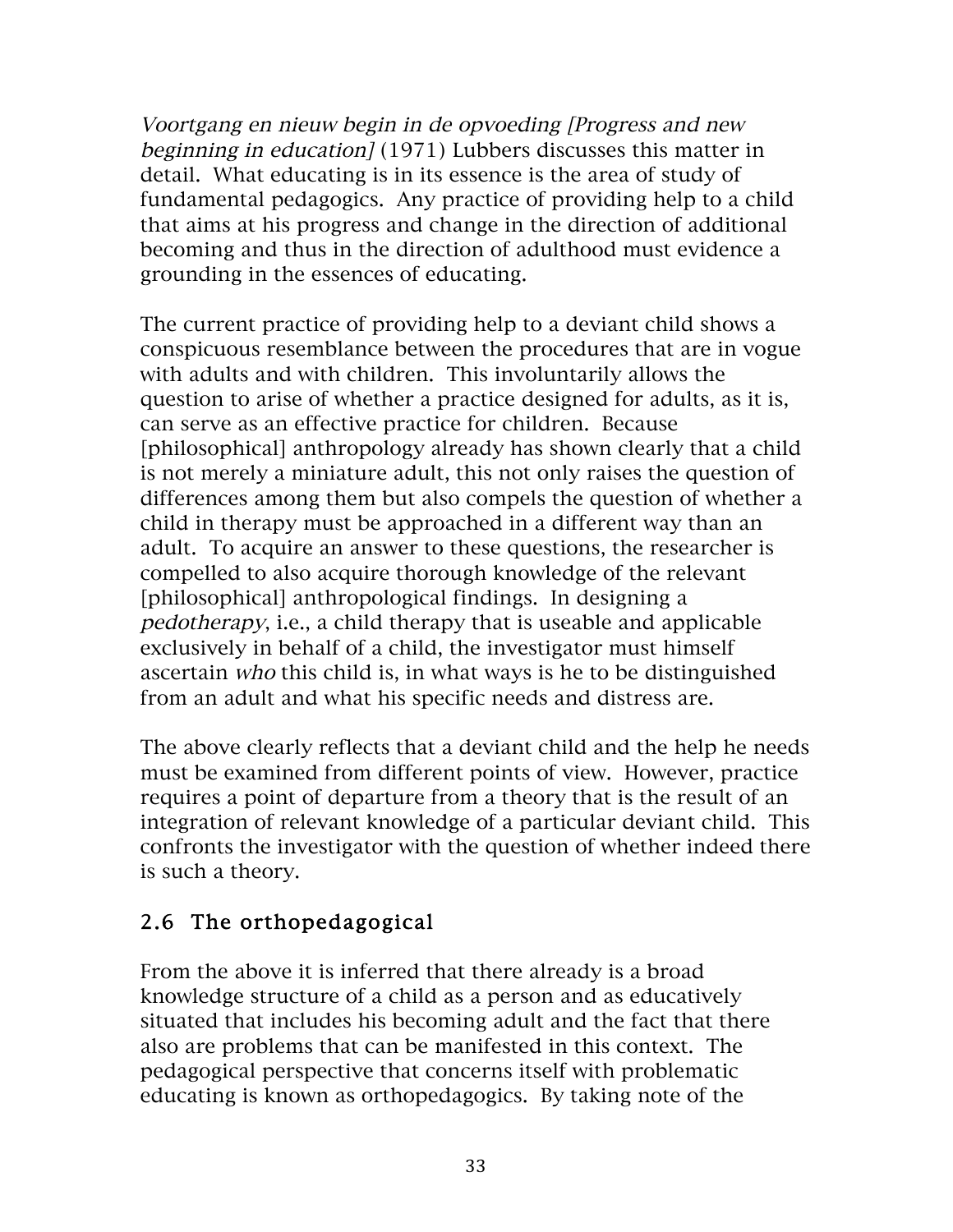different findings about a becoming child-in-education, integrating them and interpreting the relevance they have for problematic educating, the establishment of an accountable theory has its start. Thus the investigator is faced with the task of clearly showing what this theory building, as such, entails and along with that show how one can arrive at the design of a practice.

Because the orthopedagogical can be qualified as a practice-directed science, it is clear that the theory established also must have relevance for practice. A theory that does not have relevance for practice merely is a thought-construction that is cut loose from the reality he is trying to verbalize.

As far as the present study is concerned, the aim of all theorizing is to delimit, , order and illuminate the pedotherapeutic event as such as the slice of reality of concern such that it will help a practicing pedotherapist in his search for answers to questions such as the following:

- How is a therapeutic aim determined for a unique child?
- Can the therapist prepare himself for a session and present particular content?
- How is content selected?
- What methods or techniques can be used to confront a child with the content?
- What criteria are applied to evaluate a child's progress?
- How is it determined if the therapy has succeeded in reaching it aim and thus is completed?

The need of a child therapist is well summarized in the words of De Villiers (1975. P. 24) "… the treated problem must be formulated specifically, the aims to be therapeutically attained must be spelled out specifically, the therapeutic procedures to be followed must by indicated *specifically*". There will be an attempt to provide such answers so a pedotherapist can be of help to a child with greater purposefulness, with less time wasted and with greater professional self-confidence.

# 3. PROGRAM OF STUDY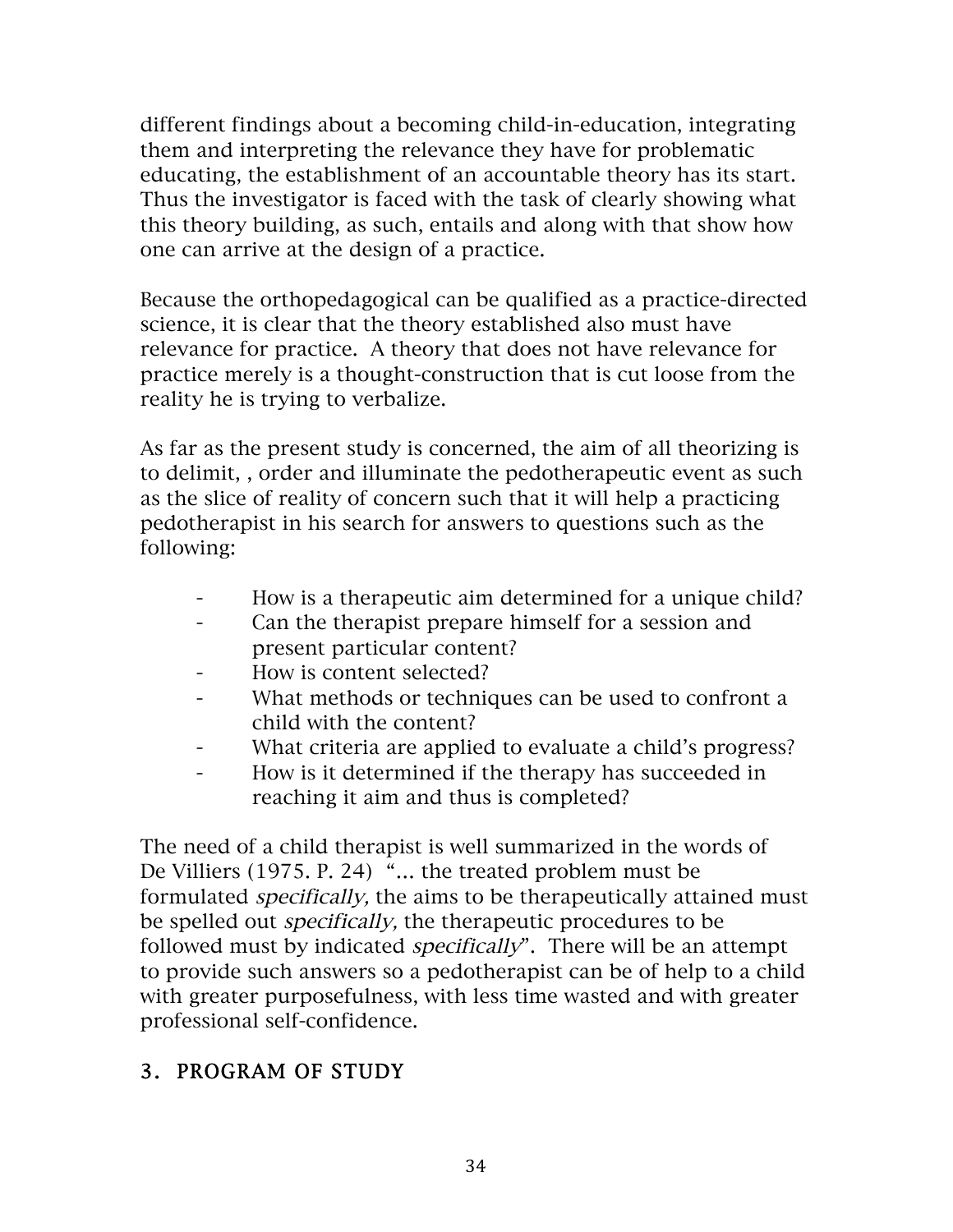In a search of possible answers to the problems that have arisen in the previous sections of this chapter, the following program of study is followed:

With the aim of exploring and evaluating the current practice of providing help to a deviant child, in Chapter II there is a review of what has been done in this regard in the R.S.A. and particular criteria are laid out for evaluating the accountability and effectiveness of this help.

In light of the already established orthopedagogical foundation of providing help to a child with problems with his becoming adult, in Chapter III there is a brief discussion of orthopedagogical theory building. Because pedotherapy essentially is educating, clarity must also be acquired about what this phenomenon essentially includes, and in what regard the insights established by fundamental pedagogics and psychopedagogics will be embraced. Didactic pedagogics already has clearly answered questions about the professional intervention with a child during his acquisition of new contents and meanings. In particular, the implications this has for the specialized intervention with a deviant child also will be ascertained.

In order to determine what the difference is between a child as a person and an adult as a person there also is a linking up with accountable [philosophical] child anthropological findings in a search for clarity in this regard, and especially with an eye to laying out the implications this has for designing a pedotherapeutical practice.

In light of the fact that helping a deviant child includes an educative task, in particular an orthopedagogical task, it also will be shown how the orthopedagogical, via integrating the implications of this educative task for a deviant child, will influence the design of a pedotherapeutic practice. This information appears in Chapter IV.

In Chapter V it is shown in terms of a practical exemplar how the therapeutic structure becomes embodied in practice.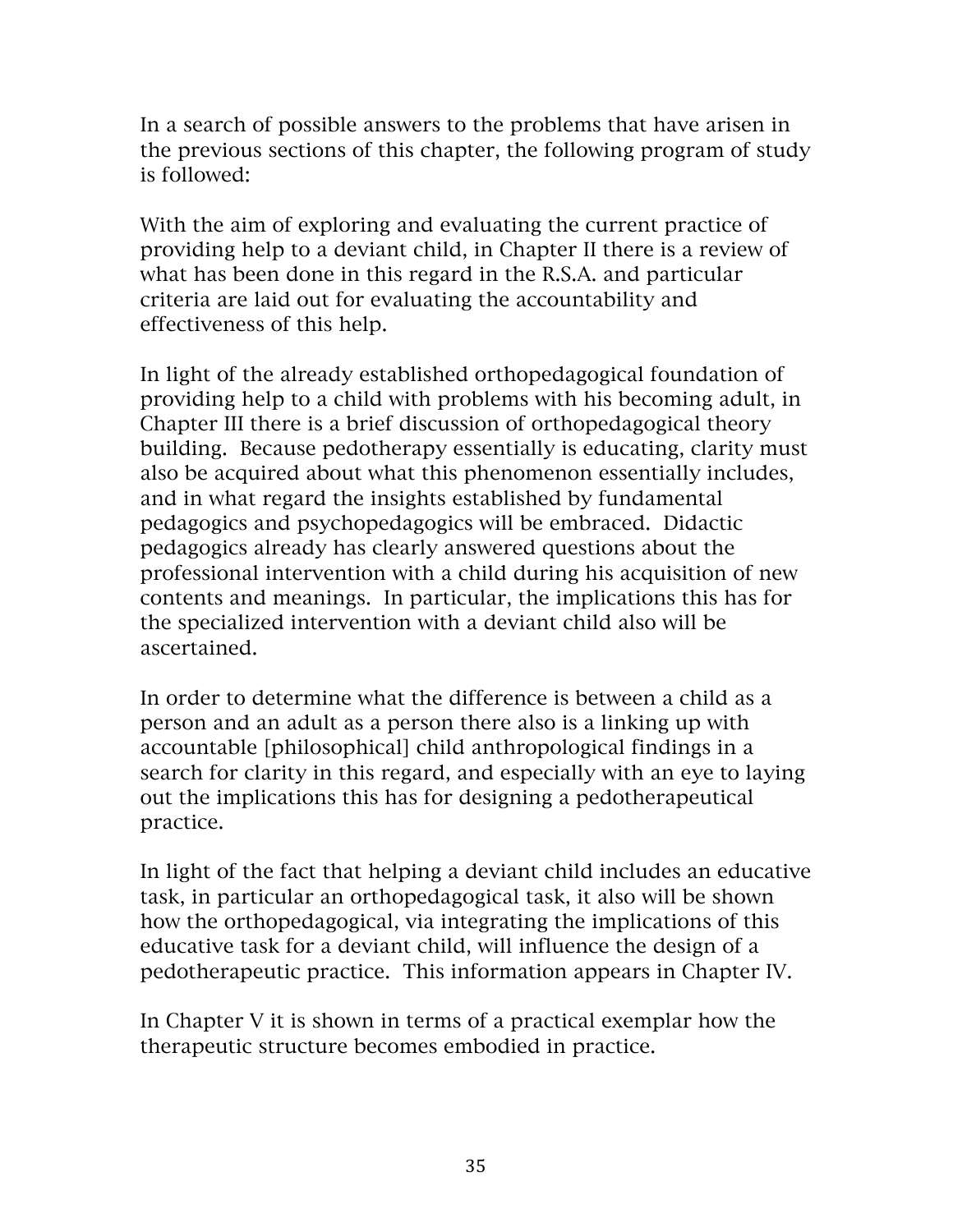In Chapter VI, the study is ended with a summary and illumination of the most important findings from which possible recommendations are made with an eye to the possible improvement of practice; also additional research is suggested.

# 4. DISCUSSION OF METHOD

An exploration of the available literature on the topic will be done in order to select the most relevant works so that a clear image can be attained of the main overseas currents of the practice of providing help to children. This is limited to this approach because the European and Anglo-American situations are comprehensively documented in contrast to the R.S.A. where literature in this connection is relatively meager.

This exploration will be followed by a literature study during which the various main currents in this practice of helping children will be critically evaluated in terms of pedagogical criteria with the aim of providing reliable findings about reasons for success as well as to show possible deficiencies.

As a result of the mentioned literature study, a questionnaire will be compiled to serve as a guideline for a research interview that will be conducted with heads of child guidance institutes attached to universities and where therapists are prepared.

The research interview is limited to university institutes because these organizations have a research as well as a training task. The theory as well as the practice thus is available to the researcher. An additional motivation for choosing institutes is the fact that the plural nature of the composition of the population in the R.S.A. as well as the urban or rural surroundings of the universities can be taken into account by the researcher.

At the completion of this research an attempt will be made to account for the gaps observed by means of a theoretical study of the phenomenon by means of a phenomenological penetration of its essences. A phenomenological approach will be used to attempt to disclose the phenomenon itself. The investigator is obligated to use this approach because of the unique nature of the problem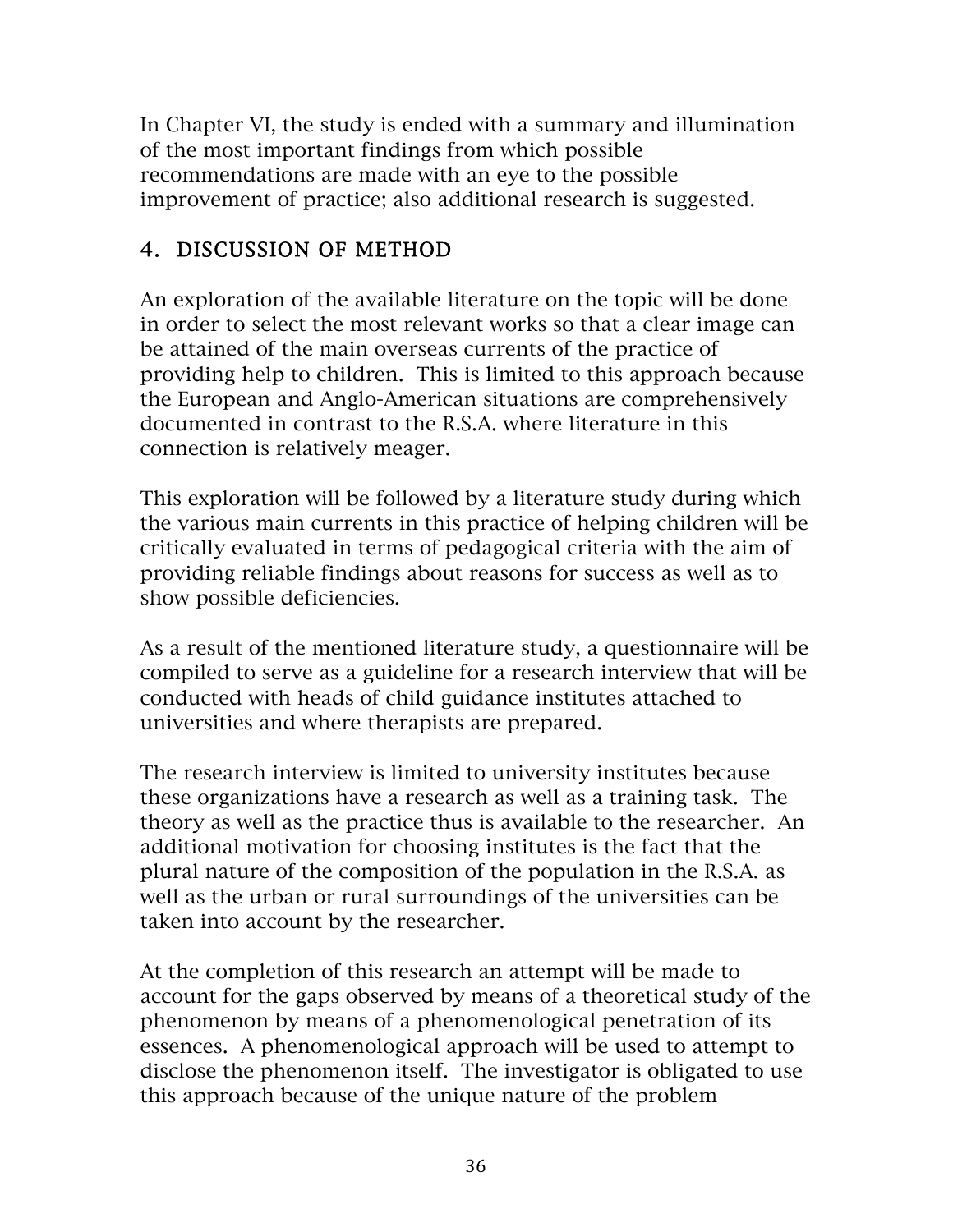considered and the firm conviction that this is the only method that allows the "human" of a child in distress to correctly appear. A more complete description of this concept will be provided in the section dealing with the child [philosophical] anthropological foundation of pedotherapy.

Because of the gaps and deficiencies of controlled experiments that behaviorists often use, this is seen as an inadequate method because of the comprehensiveness of variables that must be controlled. In a pedotherapeutic event it almost is impossible to control all of the environmental and human factors that arise. The findings resulting from such a study at best can be indicated vaguely, and do not justify the cost and stake involved. This opinion is confirmed by researchers such as Bergin and Strupp (1972) and Skuy (1975).

Also the use of statistical methods, however sophisticated, do not succeed in illuminating what is an essential of the phenomenon. The changes that occur regarding a child's being a person, the actualization of his psychic life potentialities, his unique attribution of sense and meaning to the world are matters that are not quantifiable. Indeed, a pedotherapeutic event is not quantifiable. It is a human event that occurs between persons in the everyday lifeworld. All attempts to transform the event into a test situation where its course is controlled and measured suddenly destroys the object of study, i.e., the changing of a child as a subject as a consequence of the interpersonal event between him and a fellow person, i.e., the therapist who also is involved in the event as a subject.

Strupp says directly "New techniques in psychotherapy, unlike new drugs, are not developed in the laboratory, tested, and then applied, but typically they are 'invented' and applied long before they are tested" (Bergin and Strupp, 1972, p. 435). A new approach or method in providing help to children who are bogged down and derailed in their becoming cannot be established by using methods that are borrowed from the natural sciences without modification.

Thus it is the task of the scientist who wants to investigate the psychic life to penetrate it with understanding and then clearly describe it. This approach is only fruitful when a researcher is